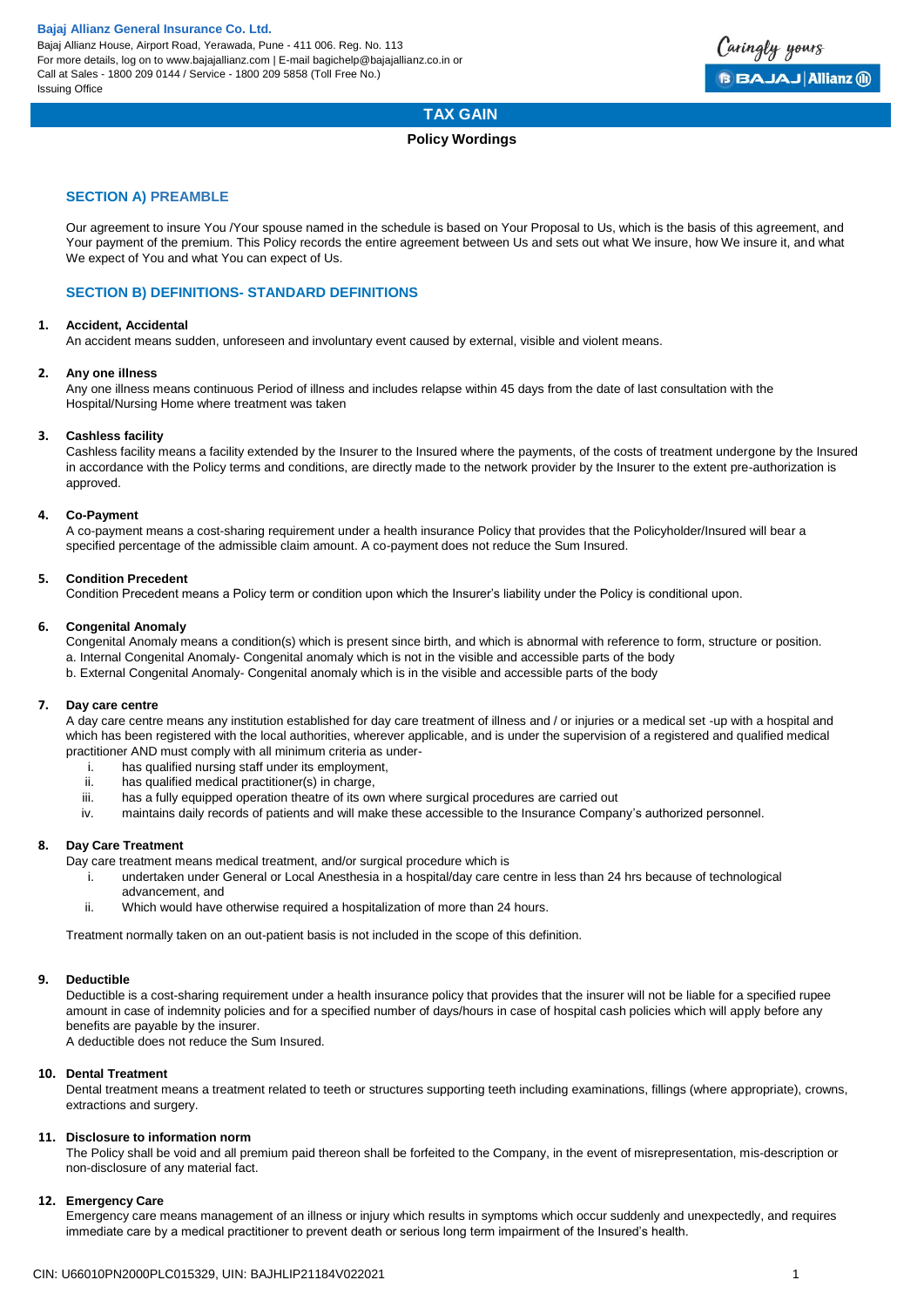Bajaj Allianz House, Airport Road, Yerawada, Pune - 411 006. Reg. No. 113 For more details, log on to www.bajajallianz.com | E-mail bagichelp@bajajallianz.co.in or Call at Sales - 1800 209 0144 / Service - 1800 209 5858 (Toll Free No.) Issuing Office



# **TAX GAIN**

### **13. Grace Period**

Grace period means the specified period of time immediately following the premium due date during which a payment can be made to renew or continue a Policy in force without loss of continuity benefits such as waiting periods and coverage of pre-existing diseases. Coverage is not available for the period for which no premium is received.

# **14. Hospital**

A hospital means any institution established for in-patient care and day care treatment of illness and/or injuries and which has been registered as a hospital with the local authorities under the Clinical Establishments (Registration and Regulation) Act, 2010 or under the enactments specified under the Schedule of Section 56(1)

of the said Act OR complies with all minimum criteria as under

- i. has qualified nursing staff under its employment round the clock;<br>ii. has at least 10 in-patient beds in towns having a population of least
- has at least 10 in-patient beds in towns having a population of less than 10,00,000 and at least 15 in-patient beds in all other places;
- iii. has qualified medical practitioner(s) in charge round the clock;<br>iv. has a fully equipped operation theatre of its own where surgical
- has a fully equipped operation theatre of its own where surgical procedures are carried out;
- v. maintains daily records of patients and makes these accessible to the Insurance Company's authorized personnel.

### **15. Hospitalization**

Hospitalization means admission in a Hospital for a minimum period of 24 consecutive In patient Care hours except for specified procedures/ treatments, where such admission could be for a period of less than 24 consecutive hours.

### **16. Illness**

Illness means a sickness or a disease or pathological condition leading to the impairment of normal physiological function and requires medical treatment.

a. Acute condition - Acute condition is a disease, illness or injury that is likely to respond quickly to treatment which aims to return the person to his or her state of health immediately before suffering the disease/illness/injury which leads to full recovery.

- b. Chronic condition A chronic condition is defined as a disease, illness, or injury that has one or more of the following characteristics
	- i. it needs ongoing or long-term monitoring through consultations, examinations, check-ups, and /or tests
	- ii. it needs ongoing or long-term control for relief of symptoms
	- iii. it requires rehabilitation for the patient or for the patient to be specially trained to cope with it iv.
	- it continues indefinitely
	- v. it recurs or is likely to recur.

## **17. Injury**

Injury means accidental physical bodily harm excluding illness or disease solely and directly caused by external, violent and visible and evident means which is verified and certified by a Medical Practitioner.

### **18. Inpatient Care**

Inpatient care means treatment for which the Insured has to stay in a hospital for more than 24 hours for a covered event.

### **19. Intensive Care Unit**

Intensive care unit means an identified section, ward or wing of a hospital which is under the constant supervision of a dedicated medical practitioner(s), and which is specially equipped for the continuous monitoring and treatment of patients who are in a critical condition, or require life support facilities and where the level of

care and supervision is considerably more sophisticated and intensive than in the ordinary and other wards.

# **20. ICU Charges**

ICU (Intensive Care Unit) Charges means the amount charged by a Hospital towards ICU expenses which shall include the expenses for ICU bed, general medical support services provided to any ICU patient including monitoring devices, critical care nursing and intensivist charges.

### **21. Medical Advise**

Any consultation or advice from a Medical Practitioner including the issue of any prescription or repeat prescription.

### **22. Medical expenses**

Medical Expenses means those expenses that an Insured has necessarily and actually incurred for medical treatment on account of Illness or Accident on the advice of a Medical Practitioner, as long as these are no more than would have been payable if the Insured had not been Insured and no more than other hospitals or Medical practitioners in the same locality would have charged for the same medical treatment.

### **23. Medical Practitioner/Doctor/ Physician**

Medical Practitioner means a person who holds a valid registration from the Medical Council of any State or Medical Council of India or Council for Indian Medicine or for Homeopathy or Ayurvedic and or such other authorities set up by the Government of India or a State Government and is thereby entitled to practice medicine within its jurisdiction; and is acting within its scope and jurisdiction of license and acceptable to Us.

### **24. Migration**

Migration means, the right accorded to health insurance policyholders (including all members under family cover and members of group health insurance policy), to transfer the credit gained for pre-existing conditions and time bound exclusions, with the same insurer.

### **25. Network Provider**

Network Provider means hospitals or health care providers enlisted by an insurer, TPA or jointly by an Insurer and TPA to provide medical services to an insured by a cashless facility.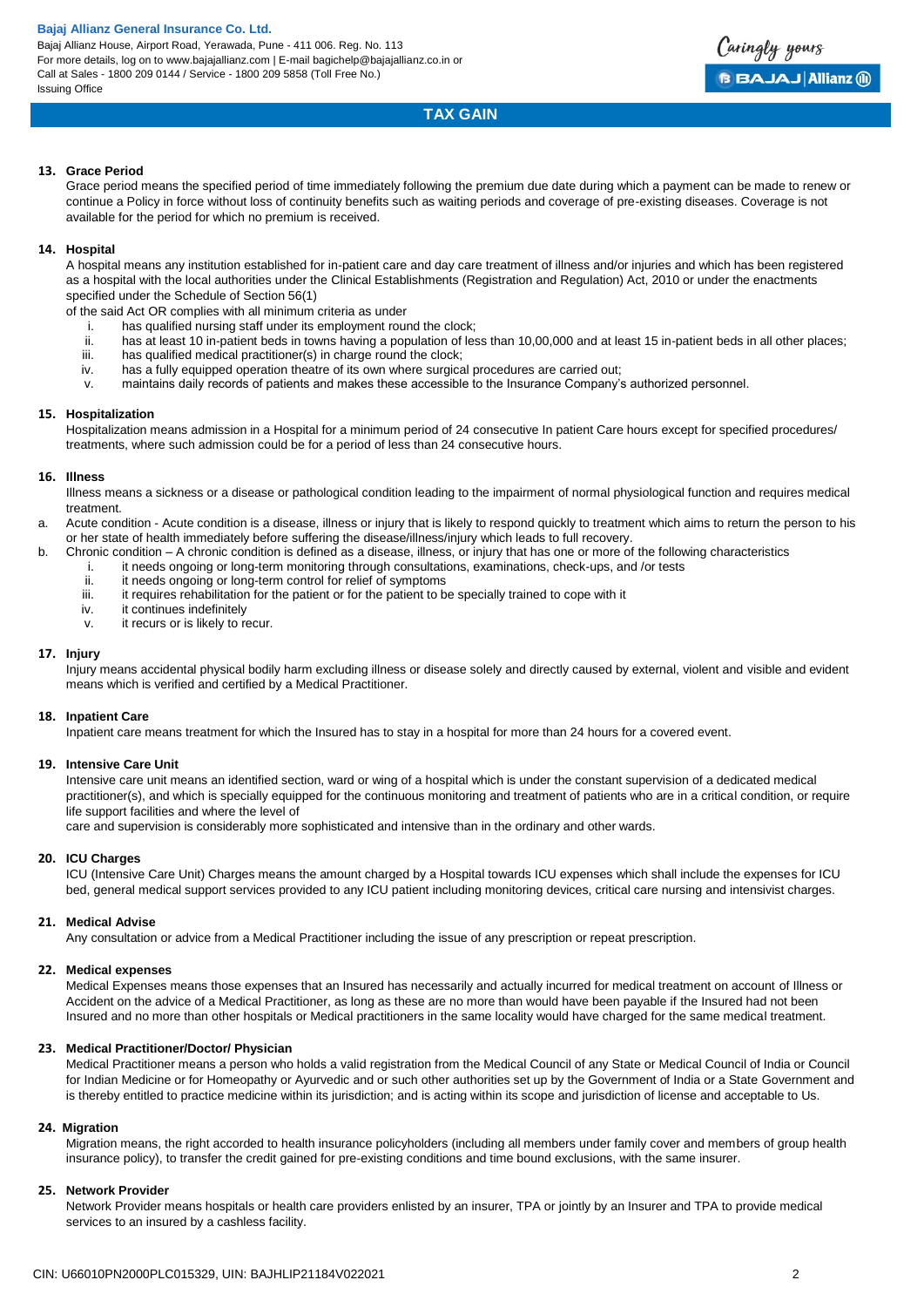

# **TAX GAIN**

### **26. Non- Network Provider**

Non-Network provider means any hospital, day care centre or other provider that is not part of the network.

### **27. Notification of Claim**

Notification of claim means the process of intimating a claim to the insurer or TPA through any of the recognized modes of communication.

### **28. OPD treatment**

OPD treatment means one in which the Insured visits a clinic / hospital or associated facility like a consultation room for diagnosis and treatment based on the advice of a Medical Practitioner. The Insured is not admitted as a day care or in-patient.

### **29. Portability**

Portability means the right accorded to an individual health insurance policyholder (including all members under family cover) to transfer the credit gained for pre-existing conditions and time-bound exclusions from one insurer to another.

### **30. Pre-Existing Disease**

- Pre- existing disease means any condition, ailment or injury or disease
- a. That is/are diagnosed by a physician within 48 months prior to the effective date of the policy issued by the insurer or its reinstatement **Or** b. For which medical advice or treatment was recommended by, or received from, a physician within 48 months prior to the effective date of the
- policy issued by the insurer or its reinstatement.

### **31. Qualified Nurse**

Qualified nurse means a person who holds a valid registration from the Nursing Council of India or the Nursing Council of any state in India.

### **32. Reasonable and Customary charges**

Reasonable and Customary charges means the charges for services or supplies, which are the standard charges for the specific provider and consistent with the prevailing charges in the geographical area for identical or similar services, taking into account the nature of the illness / injury involved.

#### **33. Renewal**

Renewal means the terms on which the contract of insurance can be renewed on mutual consent with a provision of grace period for treating the renewal continuous for the purpose of gaining credit for pre-existing diseases, time-bound exclusions and for all waiting periods.

#### **34. Room rent**

Room Rent means the amount charged by a Hospital towards Room and Boarding expenses and shall include the associated medical expenses.

### **35. Surgery or Surgical Procedure**

Surgery or Surgical Procedure means manual and / or operative procedure (s) required for treatment of an illness or injury, correction of deformities and defects, diagnosis and cure of diseases, relief from suffering and prolongation of life, performed in a hospital or day care centre by a medical practitioner.

### **36. Unproven/Experimental treatment**

Unproven/Experimental treatment means treatment, including drug Experimental therapy, which is not based on established medical practice in India, is treatment experimental or unproven.

# **SECTION B) DEFINITIONS- SPECIFIC DEFINITIONS**

### **1. Alternative treatments**

Alternative treatments are forms of treatments other than treatment "Allopathy" or "modern medicine" and includes Ayurveda, Unani, Sidha and Homeopathy in the Indian context

#### **2. Bajaj Allianz Network Hospitals / Network Hospitals**

Bajaj Allianz Network Hospitals / Network Hospitals means the Hospitals which have been empanelled by Us as per the latest version of the schedule of Hospitals maintained by Us, which is available to You on request.

#### **3. Limit of Indemnity**

Limit of Indemnity represents Our maximum liability to make payment for each and every claim per person and collectively for all persons mentioned in the Schedule during the policy period and in the aggregate for the person(s) named in the schedule during the policy period, and means the amount stated in the Schedule against each Cover and subject to the limits specified in Section C.

### **4. Named Insured/ Insured**

Insured means the persons, or his Family members, named in the Schedule.

# **5. Nominee**

Nominee means a person designated by You to receive the proceeds of this Policy upon Your death.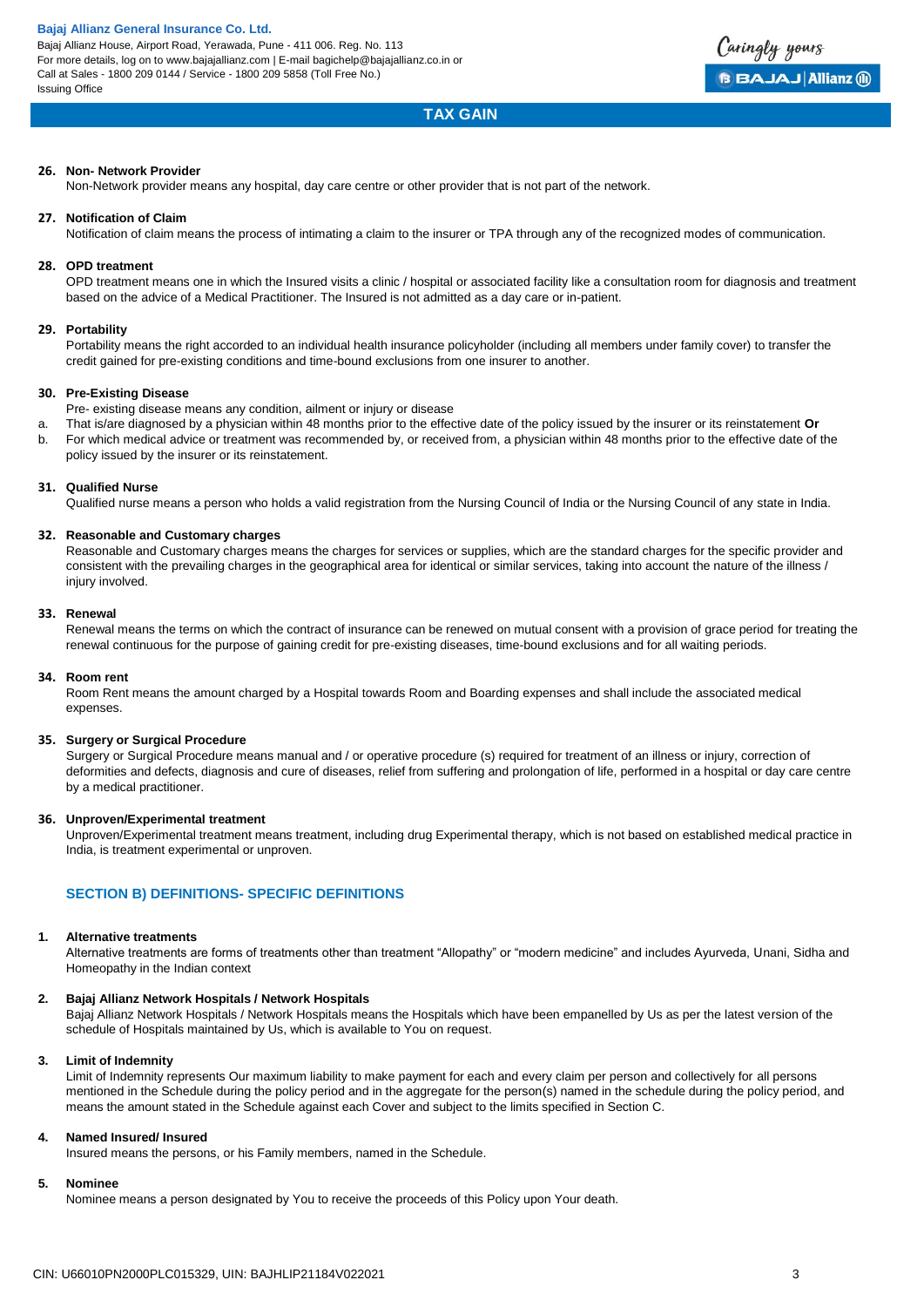

# **TAX GAIN**

### **6. Policy**

Policy means the proposal, the Schedule (and any endorsements attaching to or forming part thereof) and the policy document.

### **7. Policy Period**

Policy Period means the period between the commencement date and the expiry date specified in the Schedule and includes both the commencement date as well as the expiry date.

- **8. Schedule means** the schedule and any annexure to it.
- **9. You, Your, Yourself / Your Family** named in the schedule means the person or persons that We insure as set out in the Schedule
- **10. We, Us, Our, Ours** means the Bajaj Allianz General Insurance Company Limited.

# **SECTION C) COVERAGE**

# **Tenure of Policy**

1year, 2 years or 3 years

### **Scope of cover**

The Company hereby agrees to pay reasonable and customary expenses in respect of an admissible claim, any or all of the following covers subject to the Sum Insured, limits, terms, conditions and definitions, exclusions contained or otherwise expressed in this Policy

#### **Cover**

### **1. Hospitalization Medical Expenses**

If You/Your spouse named in the schedule are hospitalised on the advice of a Medical Practitioner/Doctor because of Illness or accidental Bodily Injury sustained or contracted during the Policy Period, then We will pay You, Reasonable and Customary Medical Expenses incurred subject to the maximum Limit of Indemnity specified in the schedule.

### **2. Out Patient Medical Expenses**

If You/Your spouse named in the schedule require treatment to be taken on Out Patient basis on advice of a Medical Practitioner/Doctor because of illness or accidental Bodily Injury sustained or contracted during the Policy Period, then We will pay You, reasonable and Customary Medical Expenses incurred subject to the maximum Limit of Indemnity specified in the schedule.

#### **3. Ambulance Expenses**

If a claim under Cover 1) is accepted, We will also pay the reasonable cost to a maximum of Rs 1000 per valid hospitalization claim for transferring You/Your spouse named in the schedule to or between Hospitals in the Hospital's ambulance or in an ambulance provided by any ambulance service provider.

#### **4. Medical Check-up**

At the end of every continuous period of 4 years during which You/your spouse named in the schedule have held Our Tax Gain Policy without making a hospitalization claim , either You or your spouse ( any one of You) named in the schedule may apply to Us for a free medical check up (Physician Consultation, Fasting Blood Glucose, Complete Blood Count, Serum Cholesterol, Urine Routine, X-ray Chest,) at a Bajaj Allianz Diagnostic Centre, the location of which We will specify at the time of Your application .

### **5. Modern Treatment**

Modern Treatment Methods and Advancement in Technologies (as per below list) shall be restricted to 50% of Sum Insured.

- A. Uterine Artery Embolization and HIFU
- B. Balloon Sinuplasty
- C. Deep Brain stimulation
- D. Oral chemotherapy
- E. Immunotherapy- Monoclonal Antibody to be given as injection
- F. Intra vitreal injections<br>G. Robotic surgeries
- Robotic surgeries
- H. Stereotactic radio surgeries
- I. Bronchical Thermoplasty
- J. Vaporisation of the prostrate (Green laser treatment or holmium laser treatment)
- K. IONM -(Intra Operative Neuro Monitoring)
- L. Stem cell therapy Hematopoietic stem cells for bone marrow transplant for haematological conditions to be covered This cover is subject to the Sum Insured, sub-limits, terms, conditions and definitions, exclusions contained or otherwise expressed in this Policy.

# **SECTION D) EXCLUSIONS UNDER THE POLICY - STANDARD EXCLUSIONS**

### **I. Waiting Period**

We shall not be liable to make any payment for any claim directly or indirectly caused by, based on, arising out of or attributable to any of the following

### **1. Pre-existing Diseases waiting period (Excl01)**

- a. Expenses related to the treatment of a pre-existing Disease (PED) and its direct complications shall be excluded until the expiry of 48 months of continuous coverage after the date of inception of the first Tax Gain Policy with us.
- b. In case of enhancement of Sum Insured the exclusion shall apply afresh to the extent of Sum Insured increase.
- c. If the Insured is continuously covered without any break as defined under the portability norms of the extant IRDAI (Health Insurance) Regulations then waiting period for the same would be reduced to the extent of prior coverage.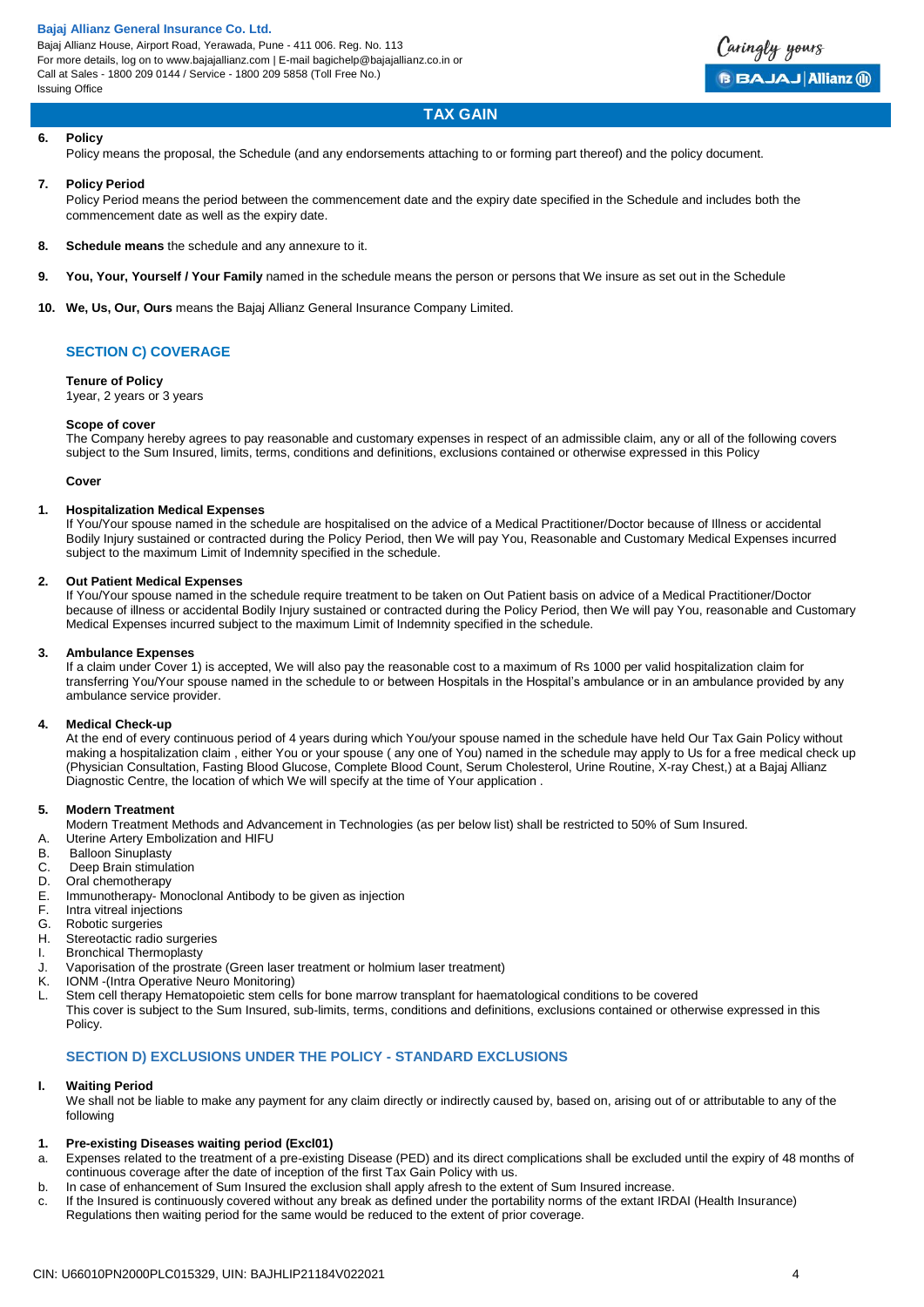Bajaj Allianz House, Airport Road, Yerawada, Pune - 411 006. Reg. No. 113 For more details, log on to www.bajajallianz.com | E-mail bagichelp@bajajallianz.co.in or Call at Sales - 1800 209 0144 / Service - 1800 209 5858 (Toll Free No.) Issuing Office



# **TAX GAIN**

d. Coverage under the Policy after the expiry of 48 months for any pre-existing disease is subject to the same being declared at the time of application and accepted by Us.

### **2. Specified disease/procedure waiting period (Excl02)**

- a. Expenses related to the treatment of the listed Conditions, surgeries/treatments shall be excluded until the expiry of 24 months of continuous coverage after the date of inception of the first Tax Gain Policy with Us. This exclusion shall not be applicable for claims arising due to an accident.
- b. In case of enhancement of Sum Insured the exclusion shall apply afresh to the extent of Sum Insured increase.
- c. If any of the specified disease/procedure falls under the waiting period specified for Pre-Existing diseases, then the longer of the two waiting periods shall apply.
- d. The waiting period for listed conditions shall apply even if contracted after the Policy or declared and accepted without a specific exclusion.
- e. If the Insured is continuously covered without any break as defined under the applicable norms on portability stipulated by IRDAI, then waiting period for the same would be reduced to the extent of prior coverage.
- f. List of specific diseases/procedures is as below

| 1. Any types of gastric or duodenal ulcers,          | 11. Fistulae,                                                                                                                                             |
|------------------------------------------------------|-----------------------------------------------------------------------------------------------------------------------------------------------------------|
| 2. Benign prostatic hypertrophy                      | Fissure in ano<br>12.                                                                                                                                     |
| 3. All types of sinuses                              | Fibromyoma<br>13.                                                                                                                                         |
| 4. Haemorrhoids                                      | Hysterectomy<br>14.                                                                                                                                       |
| 5. Dysfunctional uterine bleeding                    | Surgery for any skin ailment<br>15.                                                                                                                       |
| 6. Endometriosis                                     | 16. Surgery on all internal or external tumours/ cysts/ nodules/polyps of any<br>kind including breast lumps with exception of Malignant tumor or growth. |
|                                                      |                                                                                                                                                           |
| 7. Stones in the urinary and biliary systems         | 17. Parkinson's Disease                                                                                                                                   |
| 8. Surgeryon ears/tonsils/adenoids/paranasal sinuses | 18. Alzheimer's Disease                                                                                                                                   |
| 9. Cataracts,                                        | 19. Mental Illness                                                                                                                                        |
| Hernia and Hydrocele of all types<br>10.             |                                                                                                                                                           |

3. Any Medical Expenses incurred during the first four consecutive annual periods during which you/ your spouse named in the schedule have the benefit of a Tax Gain Policy with Us in connection with joint replacement surgery unless such joint replacement surgery is necessitated by accidental Bodily Injury. In case of enhancement of Sum Insured the waiting periods shall apply afresh only to the extent of the amount by which the limit of indemnity has been increased (i.e. enhanced sum insured) if the policy is a renewal of Tax Gain policy without break in cover.

#### **4. 30-day waiting period (Excl03)**

- a. Expenses related to the treatment of any illness within 30 days from the first Policy commencement date shall be excluded except claims arising due to an accident, provided the same are covered.
- b. This exclusion shall not, however, apply if the Insured has Continuous Coverage for more than twelve months
- c. The within referred waiting period is made applicable to the enhanced Sum Insured in the event of granting higher Sum Insured subsequently.

### **II. GENERAL EXCLUSIONS**

- 1. Investigation & Evaluation (Excl04)
- a) Expenses related to any admission primarily for diagnostics and evaluation purposes only are excluded
- b) Any diagnostic expenses which are not related or not incidental to the current diagnosis and treatment are excluded.
- 2. Rest Cure, rehabilitation and respite care- (Excl05) Expenses related to any admission primarily for enforced bed rest and not for receiving treatment. This also includes
- i. Custodial care either at home or in a nursing facility for personal care such as help with activities of daily living such as bathing, dressing, moving around either by skilled nurses or assistant or non-skilled persons.
- ii. Any services for people who are terminally ill to address medical, physical, social, emotional and spiritual needs.

3. Obesity/Weight Control (Excl06)

- Expenses related to the surgical treatment of obesity that does not fulfil all the below conditions
- 1) Surgery to be conducted is upon the advice of the Doctor
- 2) The surgery/Procedure conducted should be supported by clinical protocols
- 3) The member has to be 18 years of age or older and
- 4) Body Mass Index (BMI);
- a) greater than or equal to 40 or
- b) greater than or equal to 35 in conjunction with any of the following severe co-morbidities following failure of less invasive methods of weight loss
	- i. Obesity-related cardiomyopathy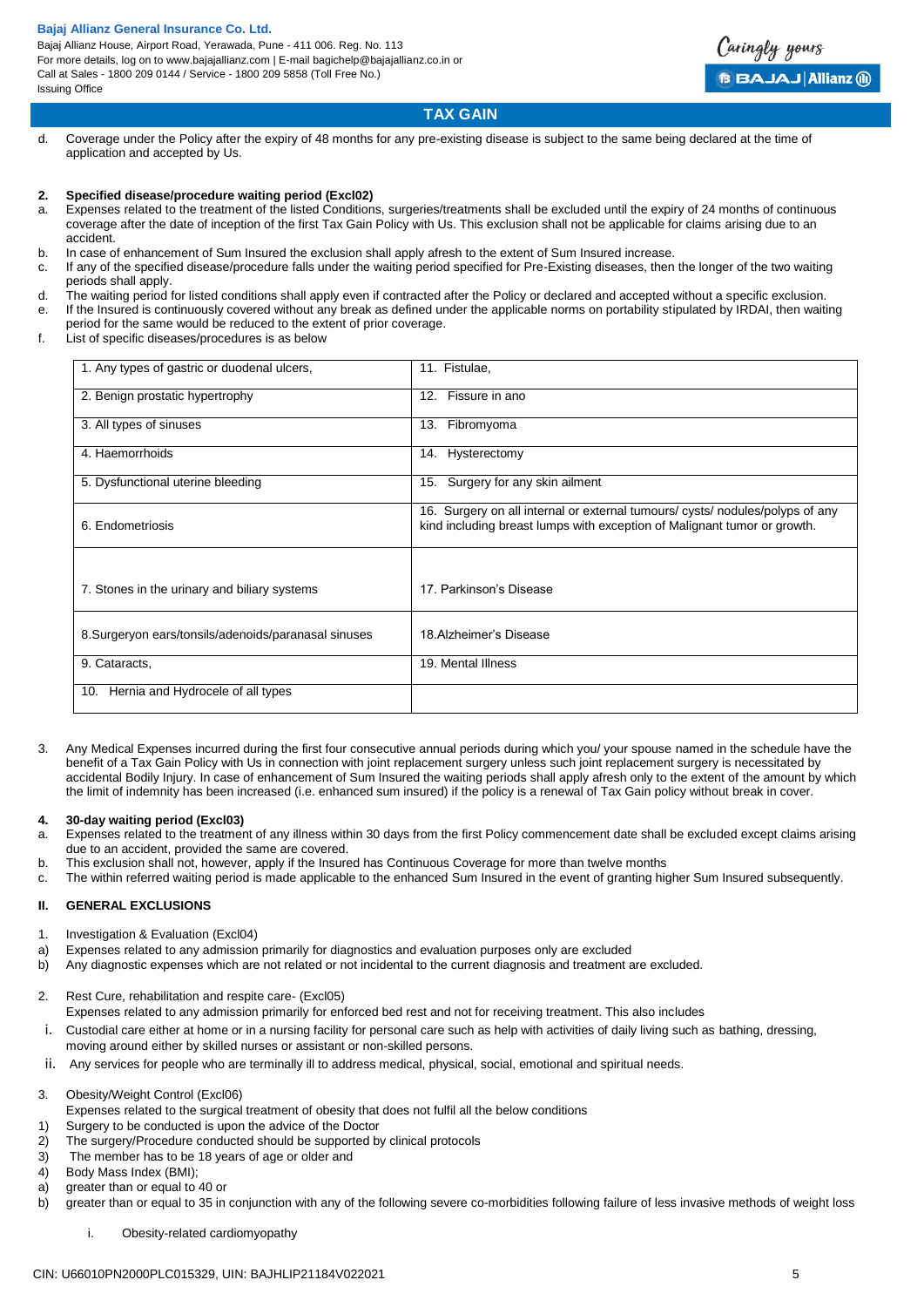

# **TAX GAIN**

- ii. Coronary heart disease
- iii. Severe Sleep Apnea
- iv. Uncontrolled Type2 Diabetes
- 4. Change-of-gender treatments (Excl07)
	- Expenses related to any treatment, including surgical management, to change characteristics of the body to those of the opposite sex.
- 5. Cosmetic or plastic Surgery (Excl08)

Expenses for cosmetic or plastic surgery or any treatment to change appearance unless for reconstruction following an Accident, Burn(s) or Cancer or as part of medically necessary treatment to remove a direct and immediate health risk to the insured. For this to be considered a medical necessity, it must be certified by the attending Medical Practitioner.

# 6. Hazardous or Adventure Sports (Excl09)

Expenses related to any treatment necessitated due to participation as a professional in hazardous or adventure sports, including but not limited to, para-jumping, rock climbing, mountaineering, rafting, motor racing, horse racing or scuba diving, hand gliding, sky diving, deep-sea diving.

7. Breach of law (Excl10)

Expenses for treatment directly arising from or consequent upon any Insure Person committing or attempting to commit a breach of law with criminal intent.

8. Excluded Providers (Excl11)

Expenses incurred towards treatment in any hospital or by any Medical Practitioner or any other provider specifically excluded by the Insurer and disclosed in its website / notified to the policyholders are not admissible. However, in case of life threatening situations or following an accident, expenses up to the stage of stabilization are payable but not the complete claim.

- 9. Treatment for Alcoholism, drug or substance abuse or any addictive condition and consequences thereof. (Excl12)
- 10. Treatments received in heath hydros, nature cure clinics, spas or similar establishments or private beds registered as a nursing home attached to such establishments or where admission is arranged wholly or partly for domestic reasons. (Excl13)
- 11. Dietary supplements and substances that can be purchased without prescription, including but not limited to Vitamins, minerals and organic substances unless prescribed by a medical practitioner as part of hospitalization claim or day care procedure. (Excl14)
- 12. Refractive Error (Excl15)

Expenses related to the treatment for correction of eye sight due to refractive error less than 7.5 dioptres.

13. Unproven Treatments (Excl16)

Expenses related to any unproven treatment, services and supplies for or in connection with any treatment. Unproven treatments are treatments, procedures or supplies that lack significant medical documentation to support their effectiveness.

- 14. Sterility and Infertility (Excl17)
- Expenses related to sterility and infertility. This includes
- a) Any type of contraception, sterilization
- b) Assisted Reproduction services including artificial insemination and advanced reproductive technologies such as IVF, ZIFT, GIFT, ICSI
- c) Gestational Surrogacy<br>d) Reversal of sterilization
- Reversal of sterilization
- 15. Maternity (Excl 18)
- a. Medical Treatment Expenses traceable to childbirth (including complicated deliveries and caesarean sections incurred during hospitalization) except ectopic pregnancy.
- **b.** Expenses towards miscarriage (unless due to an accident) and lawful medical termination of pregnancy during the policy period.

# **SECTION D) EXCLUSIONS UNDER THE POLICY - SPECIFIC EXCLUSIONS**

# **GENERAL EXCLUSIONS**

- 1. Any dental treatment that comprises of cosmetic surgery, dentures, dental prosthesis, dental implants, orthodontics, surgery of any kind unless as a result of Accidental Bodily Injury to natural teeth and also requiring hospitalization.
- 2. Medical expenses where Inpatient care is not warranted and does not require supervision of qualified nursing staff and qualified medical practitioner round the clock. This exclusion is however not applicable for any day care treatment taken for the accidental bodily injury in a day care centre/ hospital.
- 3. War, invasion, acts of foreign enemies, hostilities (whether war be declared or not), civil war, commotion, unrest, rebellion, revolution, insurrection, military or usurped power or confiscation or nationalization or requisition of or damage by or under the order of any government or public local authority. Any Medical expenses incurred due to Act of Terrorism will be covered under the Policy.
- 4. Circumcision unless required for the treatment of Illness or Accidental bodily injury.
- 5. The cost of spectacles, contact lenses, hearing aids, crutches, dentures, artificial teeth and all other external appliances and/or devices whether for diagnosis or treatment except for Cost of Artificial Limbs, cost of prosthetic devices implanted during surgical procedure like Pacemaker, orthopedic implants, infra cardiac valve replacements, vascular stents etc.
- 6. External medical equipment of any kind used at home as post hospitalization care including cost of instrument used in the treatment of Sleep Apnea Syndrome (C.P.A.P), Continuous Peritoneal Ambulatory Dialysis (C.P.A.D) and Oxygen concentrator for Bronchial Asthmatic condition.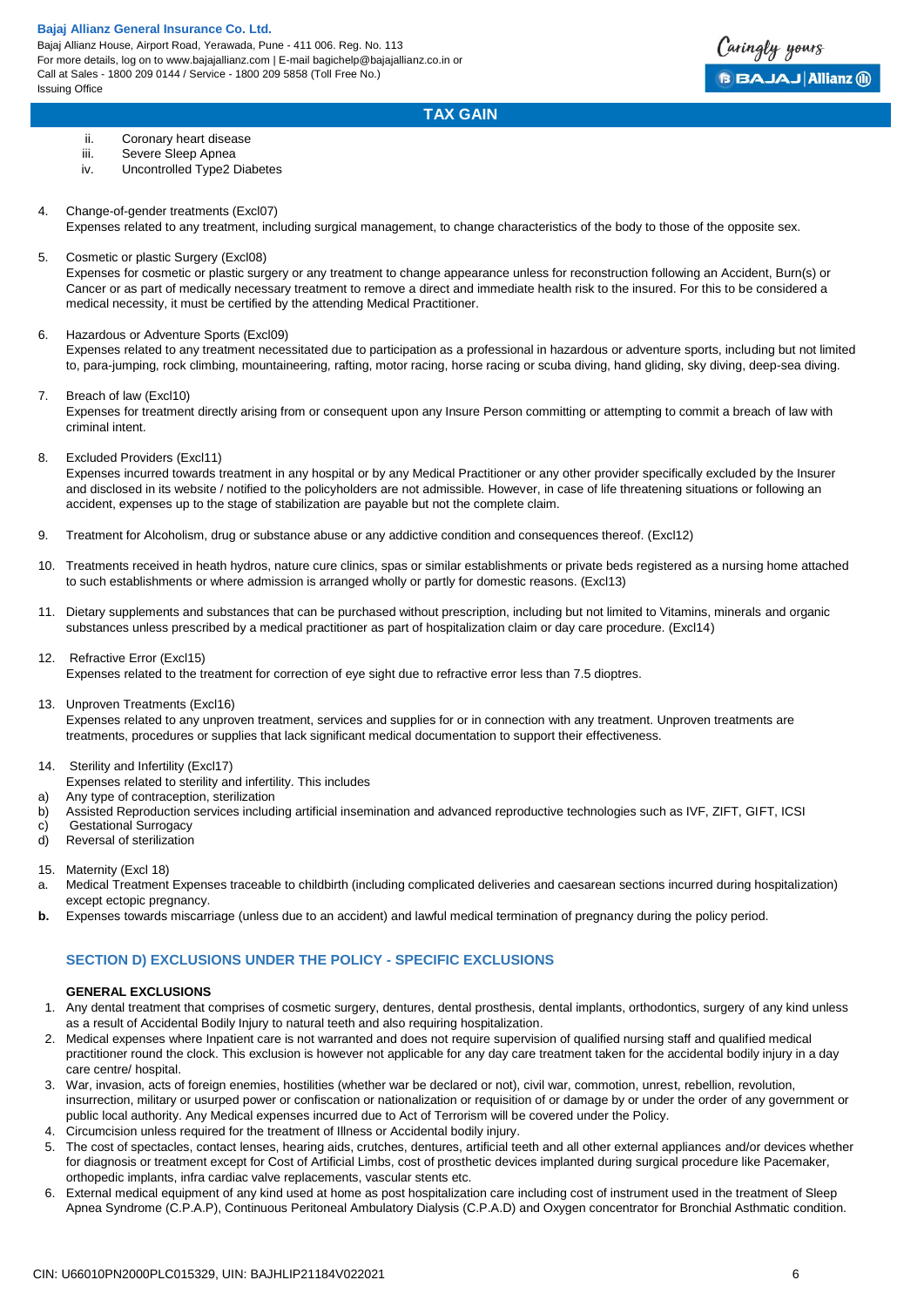Bajaj Allianz House, Airport Road, Yerawada, Pune - 411 006. Reg. No. 113 For more details, log on to www.bajajallianz.com | E-mail bagichelp@bajajallianz.co.in or Call at Sales - 1800 209 0144 / Service - 1800 209 5858 (Toll Free No.) Issuing Office



# **TAX GAIN**

- 7. Congenital external diseases or defects or anomalies, growth hormone therapy, stem cell implantation or surgery except for Hematopoietic stem cells for bone marrow transplant for haematological conditions.
- 8. Intentional self-injury (including but not limited to the use or misuse of any intoxicating drugs or alcohol).
- 9. All non-medical Items as per Annexure II.
- 10. Vaccination or inoculation unless forming a part of post bite treatment or if medically necessary and forming a part of treatment recommended by the treating Medical practitioner.
- 11. Any treatment received outside India is not covered under this policy

# **What we will not pay in case of Outpatient treatments**

### **I. Waiting Period**

- 1. Cost of spectacles in the first year of the policy. (This cost is payable in the second year of continuous renewal subject to a maximum limit of 25% of the OPD limit.)
- 2. Cost of dentures in the first two years of the policy. (This cost is payable in the third year of continuous renewal subject to a maximum limit of 25% of the OPD limit.)
- 3. Cost of hearing aids in the first two years of the policy. (This cost is payable in the third year of continuous renewal subject to a maximum limit of 25% of the OPD limit.)

# **II. Specific Exclusion**

- 1. Any expenses for treatment taken without the doctor advising the same and which is not duly supported by prescriptions.<br>2. Any expenses for diagnostic tests without the treating doctor's referral
- Any expenses for diagnostic tests without the treating doctor's referral.
- 3. Cost of Annual Health Checkup.
- 4. Any expenses in excess of the maximum payable under the Outpatient medical expenses limit.

# **SECTION E) CONDITIONS- STANDARD GENERAL TERMS AND CLAUSES**

## **1. Disclosure of information**

The policy shall be void and all premium paid thereon shall be forfeited to the Company in the event of misrepresentation, mis description or non-disclosure of any material fact by the policyholder.

### **2. Condition Precedent to Admission of Liability**

The terms and conditions of the policy must be fulfilled by the Insured Person for the Company to make any payment for claim(s) arising under the policy

### **3. Complete Discharge**

Any payment to the policyholder, insured person or his/ her nominees or his/ her legal representative or assignee or to the Hospital, as the case may be, for any benefit under the policy shall be a valid discharge towards payment of claim by the Company to the extent of that amount for the particular claim

### **4. Premium Payment in Instalments (Wherever applicable)**

If the insured person has opted for Payment of Premium on an instalment basis i.e. Annual (for long term polices only), Half Yearly, Quarterly or Monthly, as mentioned in the policy Schedule/Certificate of Insurance, the following Conditions shall apply (notwithstanding any terms contrary elsewhere in the policy)

- i. Grace Period of 15 days would be given to pay the instalment premium due for the policy.
- ii. During such grace period, coverage will not be available from the due date of instalment premium till the date of receipt of premium by Company.
- iii. The insured person will get the accrued continuity benefit in respect of the "Waiting Periods", "Specific Waiting Periods" in the event of payment of premium within the stipulated grace Period.
- iv. No interest will be charged If the instalment premium is not paid on due date.
- v. In case of instalment premium due not received within the grace period, the policy will get cancelled.
- vi. In the event of a claim, all subsequent premium instalments shall immediately become due and payable.
- vii. The company has the right to recover and deduct all the pending installments from the claim amount due under the policy.

# **5. Claim Settlement. (provision for Penal interest)**

- The Company shall settle or reject a claim, as the case may be, within 30 days from the date of receipt of last necessary document.
- ii. ln the case of delay in the payment of a claim, the Company shall be liable to pay interest to the policyholder from the date of receipt of last necessary document to the date of payment of claim at a rate 2% above the bank rate.
- iii. However, where the circumstances of a claim warrant an investigation in the opinion of the Company, it shall initiate and complete such investigation at the earliest, in any case not later than 30 days from the date of receipt of last necessary document- ln such cases, the Company shall settle or reject the claim within 45 days from the date of receipt of last necessary document.
- iv. ln case of delay beyond stipulated 45 days, the Company shall be liable to pay interest to the policyholder at a rate 2% above the bank rate from the date of receipt of last necessary document to the date of payment of claim.

(Explanation "Bank rate" shall mean the rate fixed by the Reserve Bank of India (RBI) at the beginning of the financial year in which claim has fallen due)

### **6. Multiple Policies**

In case of multiple policies taken by an insured person during a period from one or more insurers to indemnify treatment costs, the insured person shall have the right to require a settlement of his/her claim in terms of any of his/her policies. ln all such cases the insurer chosen by the insured person shall be obliged to settle the claim as long as the claim is within the limits of and according to the terms of the chosen policy.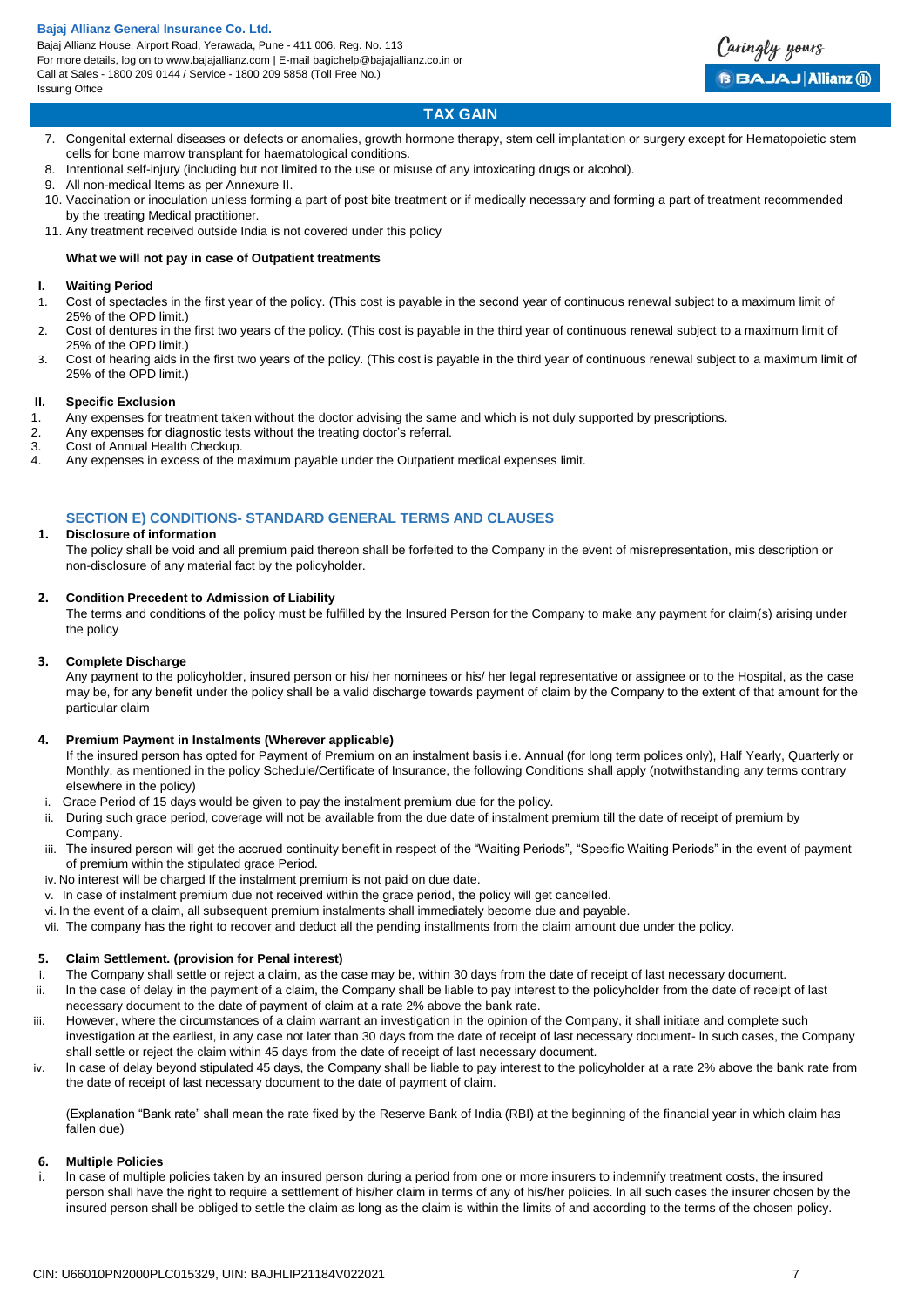Bajaj Allianz House, Airport Road, Yerawada, Pune - 411 006. Reg. No. 113 For more details, log on to www.bajajallianz.com | E-mail bagichelp@bajajallianz.co.in or Call at Sales - 1800 209 0144 / Service - 1800 209 5858 (Toll Free No.) Issuing Office



# **TAX GAIN**

- ii. lnsured person having multiple policies shall also have the right to prefer claims under this policy for the amounts disallowed under any other policy / policies even if the sum insured is not exhausted. Then the insurer shall independently settle the claim subject to the terms and conditions of this policy.
- iii. lf the amount to be claimed exceeds the sum insured under a single policy, the insured person shall have the right to choose insurer from whom he/ she wants to claim the balance amount.
- iv. Where an insured person has policies from more than one insurer to cover the same risk on indemnity basis, the insured person shall only be indemnified the treatment costs in accordance with the terms and conditions of the chosen policy.

### **7. Renewal of Policy**

The policy shall ordinarily be renewable except on misrepresentation by the insured person. grounds of fraud, misrepresentation by the insured person.

- i. The Company shall endeavor to give notice for renewal. However, the Company is not under obligation to give any notice for renewal.
- ii. Renewal shall not be denied on the ground that the insured person had made a claim or claims in the preceding policy years.
- iii. Request for renewal along with requisite premium shall be received by the Company before the end of the policy period.
- iv. At the end of the policy period, the policy shall terminate and can be renewed within the Grace Period of 30 days to maintain continuity of benefits without break in policy. Coverage is not available during the grace period.
- v. No loading shall apply on renewals based on individual claims experience.

# **8. Possibility of Revision of Terms of the Policy lncluding the Premium Rates**

The Company, with prior approval of lRDAl, may revise or modify the terms of the policy including the premium rates. The insured person shall be notified three months before the changes are effected.

# **9. Withdrawal of Policy**

- In the likelihood of this product being withdrawn in future, the Company will intimate the insured person about the same 90 days prior to expiry of the policy.
- ii. lnsured Person will have the option to migrate to similar health insurance product available with the Company at the time of renewal with all the accrued continuity benefits such as cumulative bonus, waiver of waiting period. as per IRDAI guidelines, provided the policy has been maintained without a break.

### **10. Fraud**

- i. If any claim made by the Insured beneficiary, is in any respect fraudulent, or if any false statement, or declaration is made or used in support thereof, or if any fraudulent means or devices are used by the Insured beneficiary or anyone acting on his/her behalf to obtain any benefit under this policy, all benefits under this policy and the premium paid shall be forfeited.
- ii. Any amount already paid against claims made under this policy but which are found fraudulent later shall be repaid by all recipient(s)/policyholder(s), who has made that particular claim, who shall be jointly and severally liable for such repayment to the insurer.
- iii. For the purpose of this clause, the expression "fraud" means any of the following acts committed by the Insured beneficiary or by his agent or the hospital/ doctor/any other party acting on behalf of the Insured beneficiary, with intent to deceive the insurer or to induce the insurer to issue an insurance policy
- a) the suggestion, as a fact of that which is not true and which the Insured beneficiary does not believe to be true;
- b) the active concealment of a fact by the Insured beneficiary having knowledge or belief of the fact;
- c) any other act fitted to deceive; and
- d) any such actor omission as the law specially declares to be fraudulent
- iv. The Company shall not repudiate the claim and / or forfeit the policy benefits on the ground of Fraud, if the Insured beneficiary / beneficiary can prove that the misstatement was true to the best of his knowledge and there was no deliberate intention to suppress the fact or that such misstatement of or suppression of material fact are within the knowledge of the insure

### **11. Cancellation**

- i. The policyholder may cancel this policy by giving 15days' written notice and in such an event, the Company shall refund premium for the unexpired policy period as detailed below.
- ii. For premium received on annual basis or full premium received at policy inception are as under

|                                                         | <b>Premium Refund</b>          |                                   |                                |
|---------------------------------------------------------|--------------------------------|-----------------------------------|--------------------------------|
| <b>Period in Risk</b>                                   | <b>Policy Period</b><br>1 Year | <b>Policy Period 2</b><br>Year    | <b>Policy Period 3</b><br>Year |
| Within 15 Days                                          |                                | As per Free Look Period Condition |                                |
| Exceeding 15 days but less than or equal to 1 month     | 75.00%                         | 75.00%                            | 80.00%                         |
| Exceeding 1 month but less than or equal to 3 months    | 50.00%                         | 75.00%                            | 80.00%                         |
| Exceeding 3 months but less than or equal to 6 months   | 25.00%                         | 65.00%                            | 75.00%                         |
| Exceeding 6 months but less than or equal to 12 months  | $0.00\%$                       | 45.00%                            | 60.00%                         |
| Exceeding 12 months but less than or equal to 15 months |                                | 30.00%                            | 50.00%                         |
| Exceeding 15 months but less than or equal to 18 months |                                | 20.00%                            | 45.00%                         |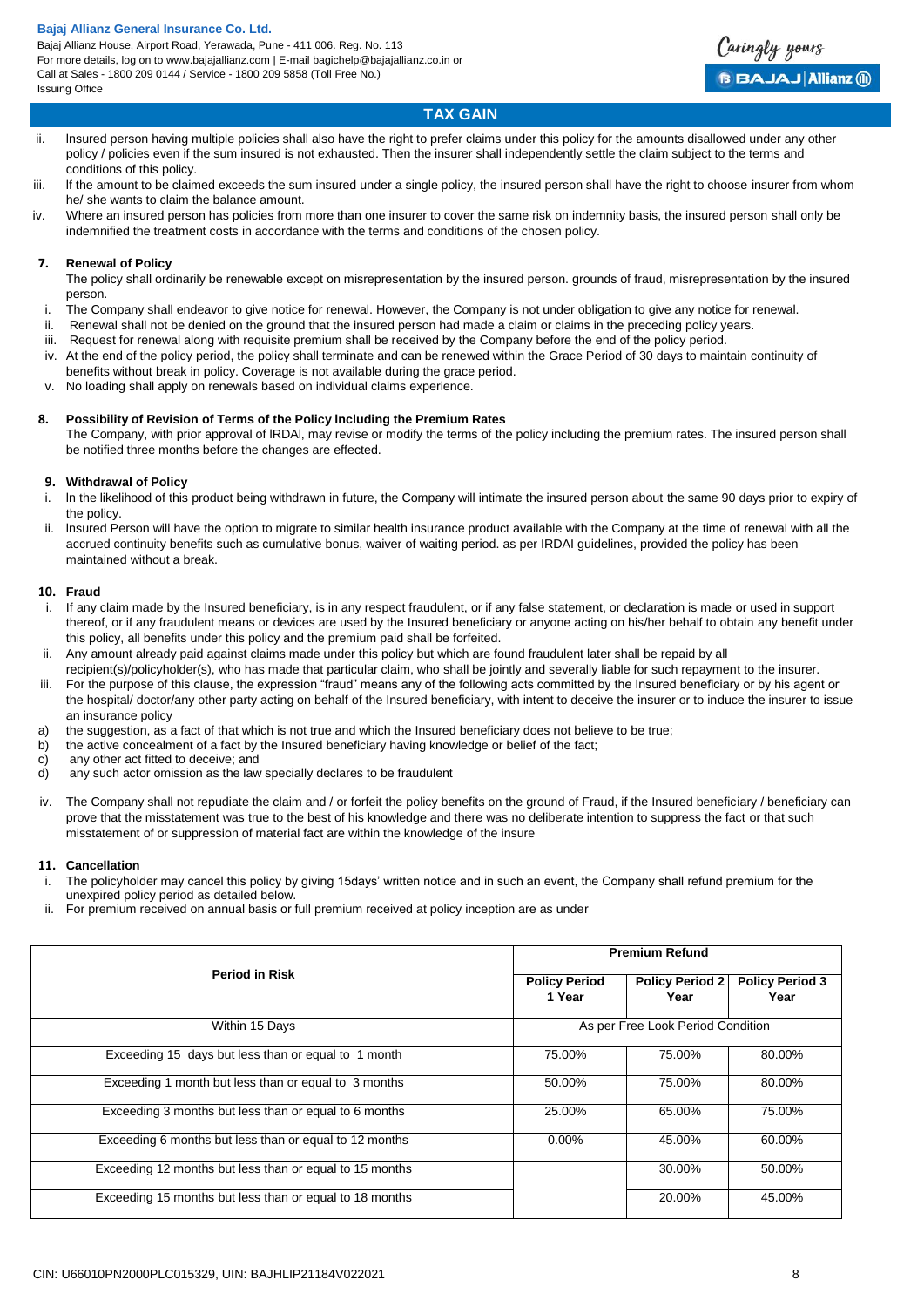Bajaj Allianz House, Airport Road, Yerawada, Pune - 411 006. Reg. No. 113 For more details, log on to www.bajajallianz.com | E-mail bagichelp@bajajallianz.co.in or Call at Sales - 1800 209 0144 / Service - 1800 209 5858 (Toll Free No.) Issuing Office



| <b>TAX GAIN</b>                                         |          |          |
|---------------------------------------------------------|----------|----------|
| Exceeding 18 months but less than or equal to 24 months | $0.00\%$ | 30.00%   |
| Exceeding 24 months but less than or equal to 27 months |          | 20.00%   |
| Exceeding 27 months but less than or equal to 30 months |          | 15.00%   |
| Exceeding 30 months but less than or equal to 36 months |          | $0.00\%$ |

Cancellation grid for premium received on instalment basis and refund is as under The premium will be refunded as per the below table

|                                                       | <b>Premium Refund</b> | <b>Premium Refund</b>             | <b>Premium Refund</b>              |
|-------------------------------------------------------|-----------------------|-----------------------------------|------------------------------------|
| Period in Risk (from latest instalment date)          | % of Monthly Premium  |                                   | % of Half Yearly<br><b>Premium</b> |
| Within 15 days from 1 <sup>st</sup> Installment date  |                       | As per Free Look Period Condition |                                    |
| Exceeding 15 days but less than or equal to 3 months  |                       |                                   | 30%                                |
| Exceeding 3 months but less than or equal to 6 months | No Refund<br>0%       |                                   |                                    |

Note

 The first slab of Number of days "within 15 days" in above table is applicable only in case of new business. In case of renewal policies, period is risk "Exceeding 15 days but less than 3 months" should be read as "within 3 months". Notwithstanding anything contained herein or otherwise, no refunds of premium shall be made in respect of Cancellation where, any claim has been admitted or has been lodged or any benefit has been availed by the insured person under the policy.

The Company may cancel the policy at any time on grounds of misrepresentation non-disclosure of material facts, fraud by the insured person by giving 15 days' written notice. There would be no refund of premium on cancellation on grounds of misrepresentation, non-disclosure of material facts or fraud.

# **12. Free Look Period**

The Free Look Period shall be applicable on new individual health insurance policies and not on renewals or at the time of porting/migrating the policy.

The insured person shall be allowed free look period of fifteen days from date of receipt of the policy document to review the terms and conditions of the policy, and to return the same if not acceptable.

lf the insured has not made any claim during the Free Look Period, the insured shall be entitled to

- i. a refund of the premium paid less any expenses incurred by the Company on medical examination of the insured person and the stamp duty charges or
- ii. where the risk has already commenced and the option of return of the policy is exercised by the insured person, a deduction towards the proportionate risk premium for period of cover or
- iii. where only a part of the insurance coverage has commenced, such proportionate premium commensurate with the insurance coverage during such period

# **13. Portability**

The Insured beneficiary will have the option to port the policy to other insurers by applying to such insurer to port the entire policy along with all the members of the family, if any, at least 45 days before, but not earlier than 60 days from the policy renewal date as per IRDAI guidelines related to portability. If such person is presently covered and has been continuously covered without any lapses under any health insurance policy with an Indian General/Health insurer, the proposed

Insured beneficiary will get the accrued continuity benefits in waiting periods as per IRDAI guidelines on portability. For Detailed Guidelines on portability, kindly refer the link [https//www.irdai.gov.in/ADMINCMS/cms/Circulars\\_List.aspx?mid=3.2.3](https://www.irdai.gov.in/ADMINCMS/cms/Circulars_List.aspx?mid=3.2.3)

### **14. Migration**

The Insured beneficiary will have the option to migrate the policy to other health insurance products/plans offered by the company by applying for migration of the policy atleast 30 days before the policy renewal date as per IRDAI guidelines on Migration. If such person is presently covered and has been continuously covered without any lapses under any health insurance product/plan offered by the company, the Insured beneficiary will get the accrued continuity benefits in waiting periods as per IRDAI guidelines on migration. For Detailed Guidelines on migration, kindly refer the link [https//www.irdai.gov.in/ADMINCMS/cms/Circulars\\_List.aspx?mid=3.2.3](https://www.irdai.gov.in/ADMINCMS/cms/Circulars_List.aspx?mid=3.2.3)

### **15. Moratorium Period**

After completion of eight continuous years under this policy no look back would be applied. This period of eight years is called as moratorium period.

The moratorium would be applicable for the sums insured of the first policy and subsequently completion of eight continuous years would be applicable from date of enhancement of sums insured only on the enhanced limits. After the expiry of Moratorium Period no claim under this policy shall be contestable except for proven fraud and permanent exclusions specified in the policy contract. The policies would however be subject to all limits, sub limits, co-payments, deductibles as per the policy contract.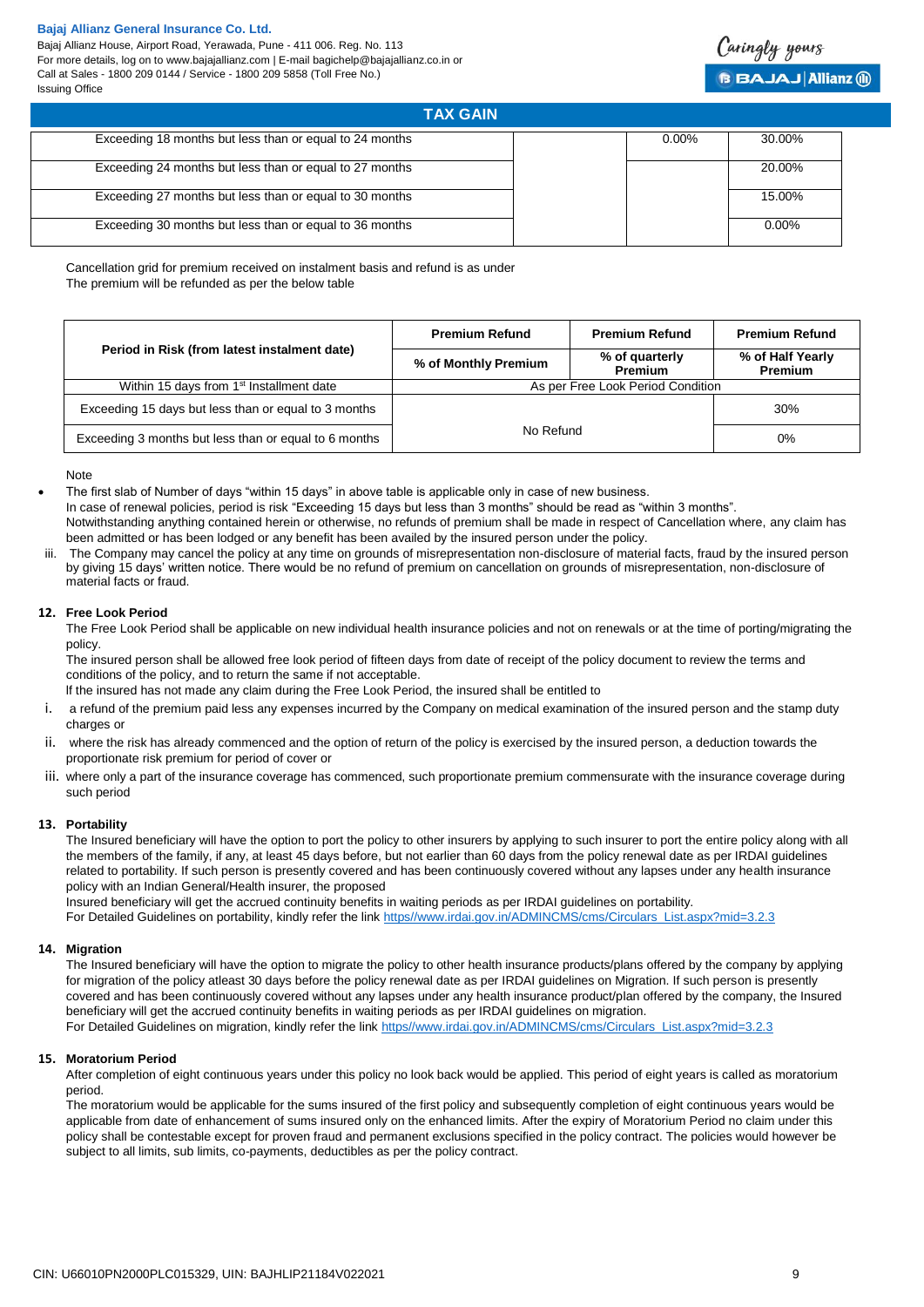Bajaj Allianz House, Airport Road, Yerawada, Pune - 411 006. Reg. No. 113 For more details, log on to www.bajajallianz.com | E-mail bagichelp@bajajallianz.co.in or Call at Sales - 1800 209 0144 / Service - 1800 209 5858 (Toll Free No.) Issuing Office



# **TAX GAIN**

### **16. Nomination**

The policyholder is required at the inception of the policy to make a nomination for the purpose of payment of claims under the policy in the event of death of the policyholder. Any change of nomination shall be communicated to the company in writing and such change shall be effective only when an endorsement on the policy is made. ln the event of death of the policyholder, the Company will pay the nominee {as named in the Policy Schedule/Policy Certificate/Endorsement (if any) and in case there is no subsisting nominee, to the legal heirs or legal representatives of the policyholder whose discharge shall be treated as full and final discharge of its liability under the policy.

### **17. Redressal of Grievance**

The company has always been known as a forward-looking customer centric organization. It takes immense pride in its approach of "Caringly Yours". To provide you with top-notch service on all fronts, the company has provided with multiple platforms via which you can always reach out to us at below mentioned touch points

- 1. Our toll-free number 1-800-209- 5858 or 020-30305858, say Say "Hi" on WhatsApp on +91 7507245858
- 2. Branches for resolution of your grievances / complaints, the Branch details can be found on our website [www.bajajallianz.com/branch](http://www.bajajallianz.com/branch-locator.html)[locator.html](http://www.bajajallianz.com/branch-locator.html)
- 3. Register your grievances / complaints on our website
- [www.bajajallianz.com/about-us/customer-service.html](http://www.bajajallianz.com/about-us/customer-service.html)
- 4. E-mail
- a) Level 1: Write to [bagichelp@bajajallianz.co.in](mailto:bagichelp@bajajallianz.co.in) and for senior citizens to [seniorcitizen@bajajallianz.co.in](mailto:seniorcitizen@bajajallianz.co.in)
- b) Level 2: In case you are not satisfied with the response given to you at Level 1 you may write to our Grievance Redressal Officer at [ggro@bajajallianz.co.in](mailto:ggro@bajajallianz.co.in)
- c) Level 3: If in case, your grievance is still not resolved, and you wish to talk to our care specialist, please give a missed call on +91 80809 45060 OR SMS To 575758 and our care specialist will call you back
- 5. If you are still not satisfied with the decision of the Insurance Company, you may approach the Insurance Ombudsman, established by the Central Government for redressal of grievance. Detailed process along with list of Ombudsman offices are available at [www.cioins.co.in/ombudsman.html](http://www.cioins.co.in/ombudsman.html)

The contact details of the Ombudsman offices are mentioned in **Annexure III**

# **SECTION E) CONDITIONS- SPECIFIC TERMS AND CLAUSES**

### **18. Basis of Claims Payment**

- a. If You/your spouse named in the schedule suffer a relapse within 45 days of the date when You last obtained medical treatment or consulted a Medical Practitioner/ Doctor and for which a claim has been made, then such relapse shall be deemed to be part of the same claim.
- b. If You/your spouse named in the schedule are hospitalized in a Hospital other than a Network Hospital, You shall bear 10% of the claim payable under the Policy and Our liability, if any, shall only be in excess of that sum. The waiver of co-payment is available on payment of additional premium.
- c. We shall not indemnify You/your spouse named in the schedule for any period of hospitalisation of less than 24 hours except for the 130 Day Care procedures the list of which is annexed.
- d. The day care procedures listed are subject to the exclusions, terms and conditions of the policy and will not be treated as independent coverage under the policy.
- e. Our obligation to make payment in respect of surgeries for cataracts (after the expiry of the 2 year period referred to in Exclusion D2) above), shall be restricted to 10% of the Sum Insured for each and every claim, subject to a minimum of Rs 12000 (or the actual incurred amount whichever is lower) and maximum of Rs 25000/- for each of You.
- f. Our obligation to make payment in respect of illness/surgeries listed below

| Coverage                                                    | Sublimit                                          |
|-------------------------------------------------------------|---------------------------------------------------|
| Mental Illness                                              | 25% of Sum Insured or 2 Lac<br>whichever is lower |
| Modern Treatment Methods and<br>Advancement in Technologies | 50% of Sum Insured                                |

g. We shall make payment in Indian Rupees only.

### **19. Discount**

- 1. Long Term Discount
- a.  $4\%$  discount is applicable if policy is opted for 2 years<br>b.  $8\%$  discount is applicable if policy is opted for 3 years
- b. 8 % discount is applicable if policy is opted for 3 years
- This is not applicable if premium is paid in instalments

## **20. Arbitration and Reconciliation**

- i. If any dispute or difference shall arise as to the quantum to be paid under the policy (liability being otherwise admitted) such difference shall independently of all other questions be referred to decision of a sole arbitrator in writing by the parties or if they cannot agree upon a single arbitrator within 30 days of any party invoking arbitration, the same shall be referred to a panel of the arbitrators comprising of two arbitrators, one appointed by each of the parties to the dispute/difference and the third arbitrator to be appointed by such two arbitrators and arbitration shall be conducted under and in accordance with the provisions of the Arbitration and Conciliation Act, 1996. The law of the arbitration will be Indian law, and the seat of the arbitration and venue for all hearings shall be within India.
- ii. It is clearly agreed and understood that no difference or dispute shall be referable to arbitration as herein before provided, if the Company has disputed or not accepted liability under or in respect of this policy.
- iii. It is hereby expressly stipulated and declared that it shall be a condition precedent to any right of action or suit upon this policy that award by such arbitrator/ arbitrators of the amount of the loss or damage shall be first obtained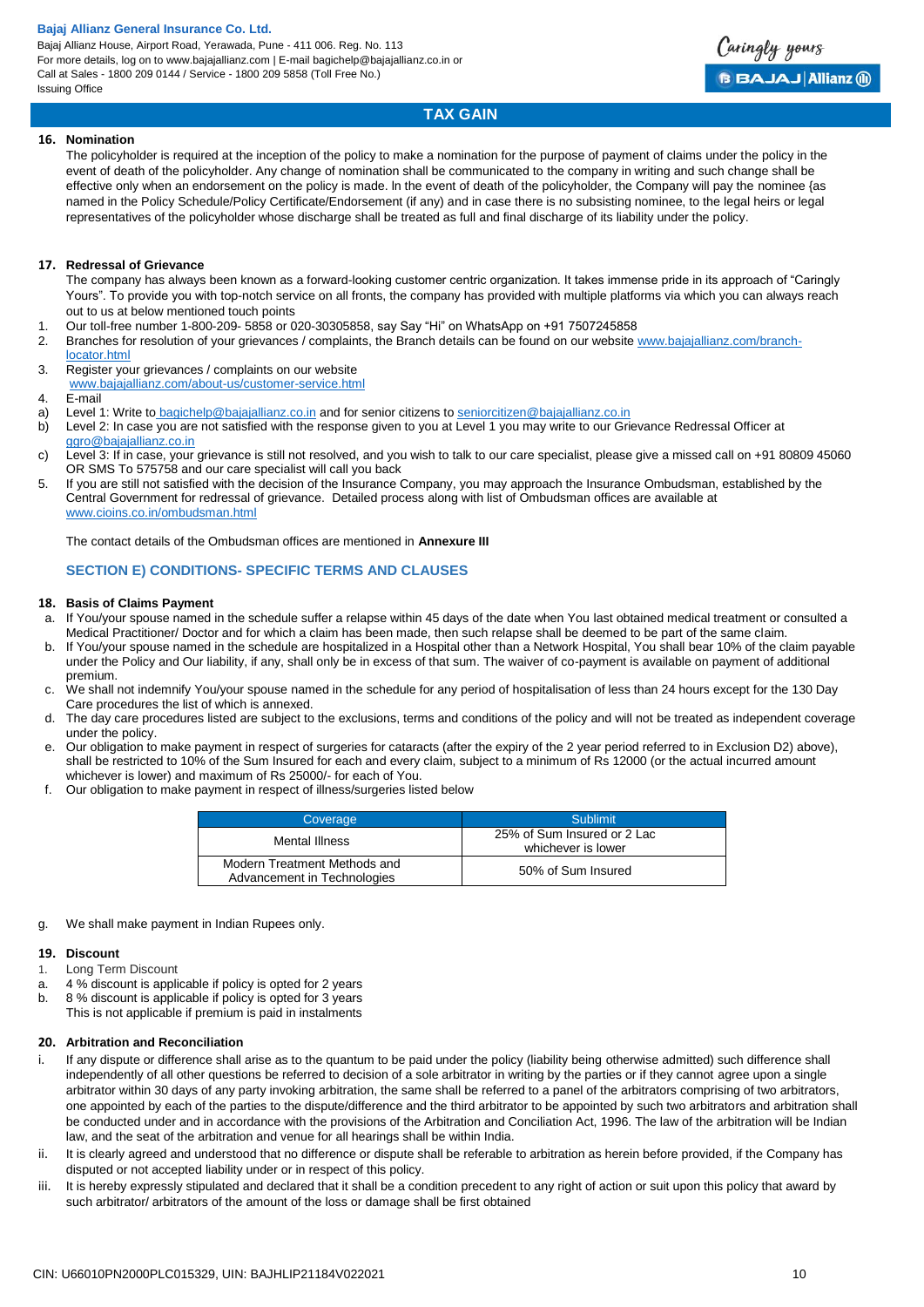

# **TAX GAIN**

iv. If these arbitration provisions are held to be invalid, then all such disputes or differences shall be referred to the exclusive jurisdiction of the Indian Courts.

# **21. Enhancement of Sum Insured (upgradation of plan)**

- The Insured member can apply for Enhancement of Sum Insured (upgradation of plan) at the time of renewal, by submitting a fresh proposal form to the company.
- The acceptance of Enhancement of Sum Insured (upgradation of plan) would be at the discretion of the company, based on the health condition of the insured members & claim history of the policy. All waiting periods as defined in the Policy shall apply for this enhanced Sum Insured limit from the effective date of enhancement of such Sum Insured considering such Policy Period as the first Policy with the Company.

# **22. Inclusion of Dependant members under the policy**

Where an Insured Person is added to this Policy at the time of renewal, the pre-existing disease clause, exclusions and waiting periods will be applicable considering such Policy Year as the first year of Policy with the Company for the insured member.

### **23. Insured**

Only those persons named, as the Insured in the Schedule shall be covered under this Policy.

### **24. Communications**

Any communication meant for Us must be in writing and be delivered to Our address shown in the Schedule. Any communication meant for You will be sent by Us to Your address shown in the Schedule.

# **25. Endorsements**

This Policy constitutes the complete contract of insurance. This Policy cannot be changed by anyone (including an insurance ag ent or broker) except Us. Any change that We make will be evidenced by a written endorsement signed and stamped by Us.

# **26. Territorial Limits & Governing Law**

- i. This Policy is restricted to insured events occurring in and Medical Expenses incurred in India.
- ii. The Policy constitutes the complete contract of insurance. No change or alteration shall be valid or effective unless approved in writing by Us, which approval shall be evidenced by an endorsement on the Schedule.
- The construction, interpretation and meaning of the provisions of this Policy shall be determined in accordance with Indian law. The section headings of this Policy are included for descriptive purposes only and do not form part of this Policy for the purpose of its construction or interpretation.

# **SECTION E) CONDITIONS- OTHER TERMS AND CONDITIONS**

### **27. Claims Procedures**

- If You meet with any Accidental Bodily Injury or suffer an Illness that may result in a claim, then as a condition precedent to Our liability, You must comply with the following claims procedures
- A. Cashless Claims Procedure (Applicable only for hospitalisation claims)
- i. Cashless treatment is only available at Network Hospitals. In order to avail of cashless treatment, the following procedure must be followed by You
- ii. Prior to taking treatment and/or incurring Medical Expenses at a Network Hospital, You must call Us and request pre-authorisation by way of the written form We will provide.
- iii. After considering Your request and after obtaining any further information or documentation We have sought, We may if satisfied send You or the Network Hospital, an authorisation letter. The authorisation letter, the ID card issued to You along with this Policy and any other information or documentation that We have specified must be produced to the Network Hospital identified in the pre-authorisation letter at the time of Your admission to the same.
- iv. If the procedure above is followed, You will not be required to directly pay for the Medical Expenses in the Network Hospital that We are liable to indemnify under Cover Section C 1 above and the original bills and evidence of treatment in respect of the same shall be left with the Network Hospital. Pre-authorisation does not guarantee that all costs and expenses will be covered. We reserve the right to review each claim for Medical Expenses and accordingly coverage will be determined according to the terms and conditions of this Policy. You shall, in any event, be required to settle all other expenses directly.
- B. Reimbursement Claims Procedure applicable for all sections
- i. You or someone claiming on Your behalf must inform Us in writing immediately within 48 hours of hospitalization in case of emergency hospitalization & 48 hours prior to hospitalization in case of planned hospitalization
- ii. You must immediately consult a Medical Practitioner/Doctor and follow the advice and treatment that he recommends.
- iii. You must take reasonable steps or measures to minimise the quantum of any claim that may be made under this Policy.
- iv. You must have Yourself examined by Our medical advisors if We ask for this, and as often as We consider this to be necessary at our cost.
- v. You or someone claiming on Your behalf must promptly and in any event within 30 days of discharge from a Hospital give Us the documentation as listed out in greater detail below and other information We ask for to investigate the claim or Our obligation to make payment for it.
- vi. In the event of the death of the insured person, someone claiming on his behalf must inform Us in writing immediately and send Us a copy of the post mortem report (if any) within 30 days\*
- vii. In event of a claim, the original documents to be submitted & after the completion of the claims assessment process the original documents may be returned if requested by the insured in writing, however we will retain the Xerox copies of the claim documents.
- viii. If the original documents are submitted with the co-insurer, the Xerox copies attested by the co-insurer should be submitted along with the letter confrming the status of the claim & settlement details if any
- ix. In case of claim under the Outpatient Medical expenses section a single claim to be lodged after 90 days from the inception of the policy and within 60 days after the end date of the policy.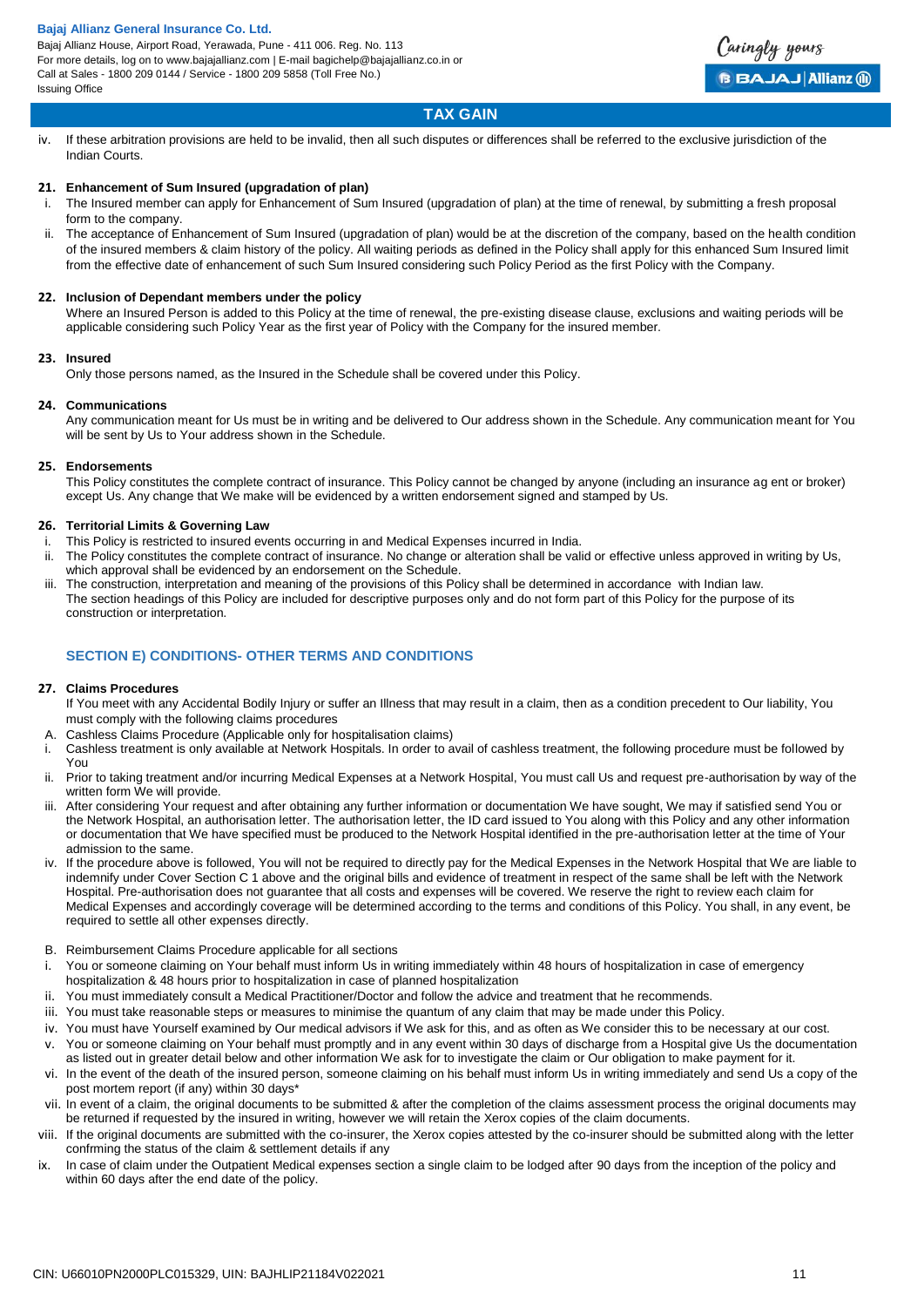Bajaj Allianz House, Airport Road, Yerawada, Pune - 411 006. Reg. No. 113 For more details, log on to www.bajajallianz.com | E-mail bagichelp@bajajallianz.co.in or Call at Sales - 1800 209 0144 / Service - 1800 209 5858 (Toll Free No.) Issuing Office



# **TAX GAIN**

Documents to be submitted for Hospitalization Claims

- 1. First Consultation letter from the Medical Practitioner/Doctor
- 2. Duly completed claim form and NEFT Form signed by the Claimant
- 3. Original Hospital Discharge Card
- 4. Original Hospital Bill giving detailed break up of all expense heads mentioned in the bill. Clear break ups have to be mentioned for OT Charges, Medical Practitioner/Doctor's Consultation and Visit Charges, OT Consumables, Transfusions, Room Rent, etc.
- 5. Original Money Receipt, duly signed with a Revenue Stamp
- 6. All original Laboratory and Diagnostic Test Reports. E.g. X-Ray, E.C.G, USG, MRI Scan, Haemogram etc.
- 7. In case of a Cataract Operation, IOL Sticker will have to be enclosed 8. Other documents as may be required by Bajaj Allianz to process the
- Other documents as may be required by Bajaj Allianz to process the claim
- 9. Aaadhar card & PAN card Copies (Not mandatory if the same is linked with the policy while issuance or in previous claim)
- Documents to be submitted In case of Outpatient treatment claims
- 1. Treating doctors consultation/Prescription with diagnosis / Receipts/Bills
- 2. Prescriptions for all medicines purchased along with bills/receipts in originals
- 3. Treating doctors referral for diagnostic tests conducted
- Report of diagnostic tests/bills/receipts

#### \*Note

Waiver of conditions (i), (v) and (vi) may be considered in extreme cases of hardship where it is proved to the satisfaction of the Company that under the circumstances in which the insured was placed it was not possible from him or any other person to give notice or file claim within the prescribed time limit.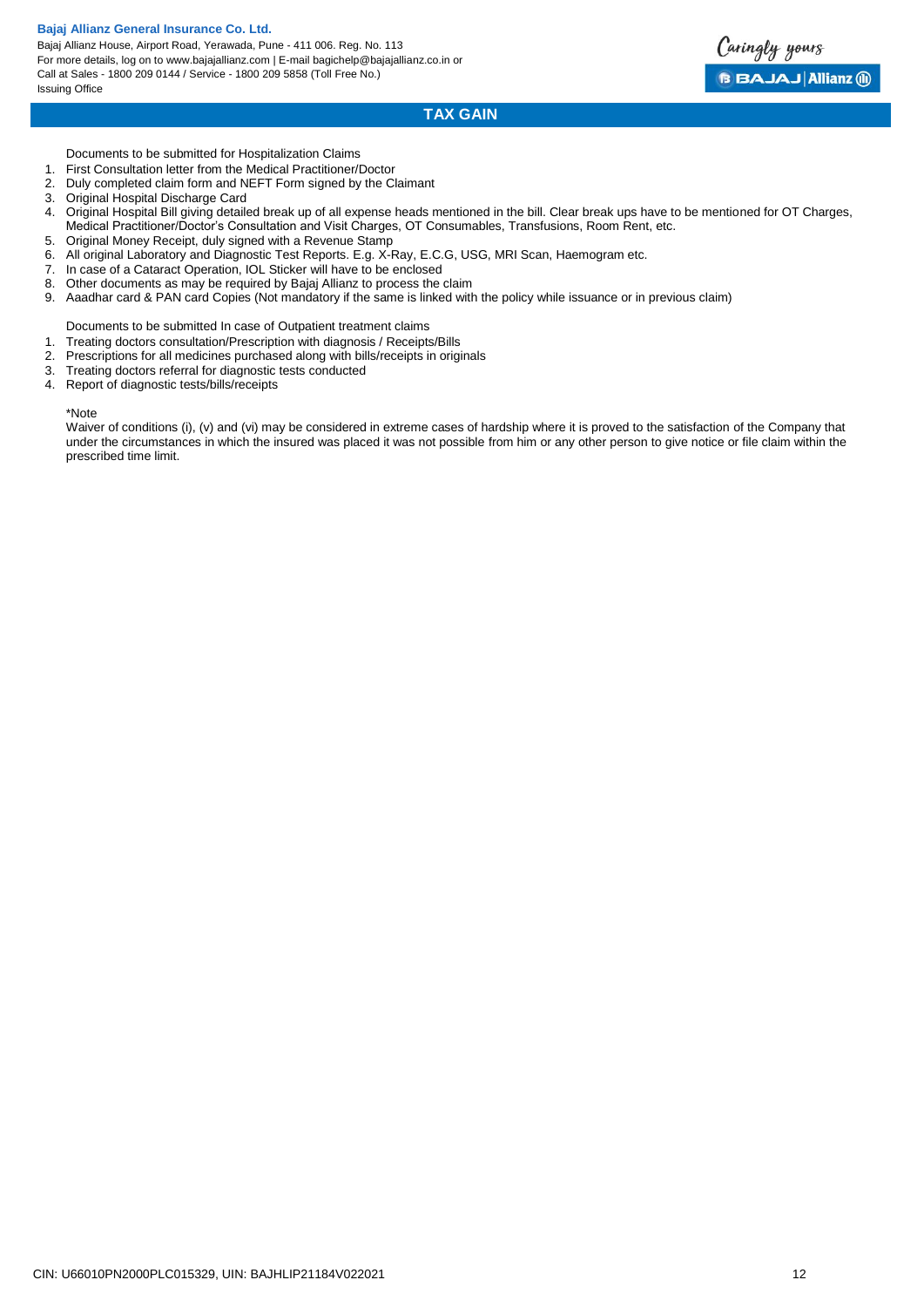

# **TAX GAIN**

### **Annexure I List of Day Care Procedures**

| 1. Suturing - CLW -under LA or GA                                                                                                                                    | 66. Incision and excision of tissue in the perianal region                          |
|----------------------------------------------------------------------------------------------------------------------------------------------------------------------|-------------------------------------------------------------------------------------|
| 2. Surgical debridement of wound                                                                                                                                     | 67. Surgical treatment of anal fistula                                              |
| 3. Therapeutic Ascitic Tapping                                                                                                                                       | 68. Surgical treatment of hemorrhoids                                               |
| 4. Therapeutic Pleural Tapping                                                                                                                                       | 69. Sphincterotomy/Fissurectomy                                                     |
| 5. Therapeutic Joint Aspiration                                                                                                                                      | 70. Laparoscopic appendicectomy                                                     |
| 6. Aspiration of an internal abscess under ultrasound guidance                                                                                                       | 71. Laparoscopic cholecystectomy                                                    |
| 7. Aspiration of hematoma                                                                                                                                            | 72. TURP (Resection prostate)                                                       |
| 8. Incision and Drainage                                                                                                                                             | 73. Varicose vein stripping or ligation                                             |
| 9. Endoscopic Foreign Body Removal - Trachea /- pharynx-<br>larynx/ bronchus                                                                                         | 74. Excision of dupuytren's contracture                                             |
| 10. Endoscopic Foreign Body Removal -Oesophagus/stomach<br>/rectum.                                                                                                  | 75. Carpal tunnel decompression                                                     |
| 11. True cut Biopsy - breast/- liver/- kidney-Lymph Node/-Pleura/-<br>lung/-Muscle biopsy/-Nerve biopsy/Synovial biopsy/-Bone<br>trephine biopsy/-Pericardial biopsy | 76. Excision of granuloma                                                           |
| 12. Endoscopic ligation/banding                                                                                                                                      | 77. Arthroscopic therapy                                                            |
| 13. Sclerotherapy                                                                                                                                                    | 78. Surgery for ligament tear                                                       |
| 14. Dilatation of digestive tract strictures                                                                                                                         | 79. Surgery for meniscus tear                                                       |
| 15. Endoscopic ultrasonography and biopsy                                                                                                                            | 80. Surgery for hemoarthrosis/pyoarthrosis                                          |
| 16. Nissen fundoplication for Hiatus Hernia /Gastro esophageal<br>reflux disease                                                                                     | 81. Removal of fracture pins/nails                                                  |
| 17. Endoscopic placement/removal of stents                                                                                                                           | 82. Removal of metal wire                                                           |
| 18. Endoscopic Gastrostomy                                                                                                                                           | 83. Incision of bone, septic and aseptic                                            |
| 19. Replacement of Gastrostomy tube                                                                                                                                  | 84. Closed reduction on fracture, luxation or epiphyseolysis<br>with osetosynthesis |
| 20. Endoscopic polypectomy                                                                                                                                           | 85. Suture and other operations on tendons and tendon<br>sheath                     |
| 21. Endoscopic decompression of colon                                                                                                                                | 86. Reduction of dislocation under GA                                               |
| 22. Therapeutic ERCP                                                                                                                                                 | 87. Cataract surgery                                                                |
| 23. Brochoscopic treatment of bleeding lesion                                                                                                                        | 88. Excision of lachrymal cyst                                                      |
| 24. Brochoscopic treatment of fistula /stenting                                                                                                                      | 89. Excision of pterigium                                                           |
| 25. Bronchoalveolar lavage & biopsy                                                                                                                                  | 90. Glaucoma Surgery                                                                |
| 26. Tonsillectomy without Adenoidectomy                                                                                                                              | 91. Surgery for retinal detachment                                                  |
| 27. Tonsillectomy with Adenoidectomy                                                                                                                                 | 92. Chalazion removal (Eye)                                                         |
| 28. Excision and destruction of lingual tonsil                                                                                                                       | 93. Incision of lachrymal glands                                                    |
| 29. Foreign body removal from nose                                                                                                                                   | 94. Incision of diseased eye lids                                                   |
| 30. Myringotomy                                                                                                                                                      | 95. Excision of eye lid granuloma                                                   |
| 31. Myringotomy with Grommet insertion                                                                                                                               | 96. Operation on canthus & epicanthus                                               |
| 32. Myringoplasty /Tympanoplasty                                                                                                                                     | 97. Corrective surgery for entropion&ectropion                                      |
| 33. Antral wash under LA                                                                                                                                             | 98. Corrective surgery for blepharoptosis                                           |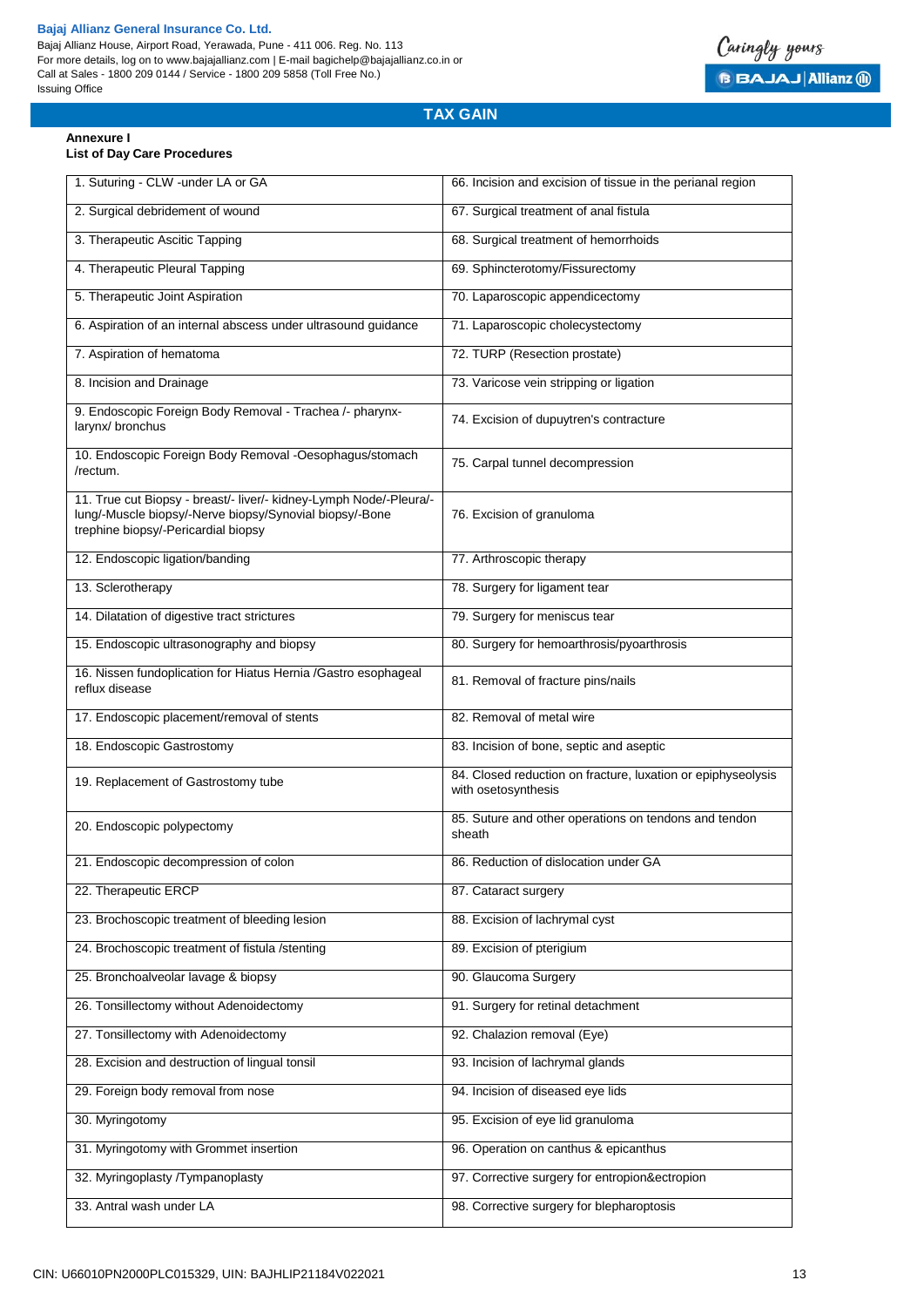Bajaj Allianz House, Airport Road, Yerawada, Pune - 411 006. Reg. No. 113 For more details, log on to www.bajajallianz.com | E-mail bagichelp@bajajallianz.co.in or Call at Sales - 1800 209 0144 / Service - 1800 209 5858 (Toll Free No.) Issuing Office



|                                                  | <b>TAX GAIN</b>                                                                      |
|--------------------------------------------------|--------------------------------------------------------------------------------------|
| 34. Quinsy drainage                              | 99. Foreign body removal from conjunctiva                                            |
| 35. Direct Laryngoscopy with or w/o biopsy       | 100. Foreign body removal from cornea                                                |
| 36. Reduction of nasal fracture                  | 101. Incision of cornea                                                              |
| 37. Mastoidectomy                                | 102. Foreign body removal from lens of the eye                                       |
| 38. Removal of tympanic drain                    | 103. Foreign body removal from posterior chamber of eye                              |
| 39. Reconstruction of middle ear                 | 104. Foreign body removal from orbit and eye ball                                    |
| 40. Incision of mastoid process & middle ear     | 105. Excision of breast lump / Fibro adenoma                                         |
| 41. Excision of nose granuloma                   | 106. Operations on the nipple                                                        |
| 42. Blood transfusion for recipient              | 107. Incision/Drainage of breast abscess                                             |
| 43. Therapeutic Phlebotomy                       | 108. Incision of pilonidal sinus                                                     |
| 44. Haemodialysis/Peritoneal Dialysis            | 109. Local excision of diseased tissue of skin and<br>subcutaneous tissue            |
| 45. Chemotherapy                                 | 110. Simple restoration of surface continuity of the skin and<br>subcutaneous tissue |
| 46. Radiotherapy                                 | 111. Free skin transportation, donor site                                            |
| 47. Coronary Angioplasty (PTCA)                  | 112. Free skin transportation recipient site                                         |
| 48. Pericardiocentesis                           | 113. Revision of skin plasty                                                         |
| 49. Insertion of filter in inferior vena cava    | 114. Destruction of the diseases tissue of the skin and<br>subcutaneous tissue       |
| 50. Insertion of gel foam in artery or vein      | 115. Incision, excision, destruction of the diseased tissue of<br>the tongue         |
| 51. Carotid angioplasty                          | 116. Glossectomy                                                                     |
| 52. Renal angioplasty                            | 117. Reconstruction of the tongue                                                    |
| 53. Tumor embolisation                           | 118. Incision and lancing of the salivary gland and a salivary<br>duct               |
| 54. TIPS procedure for portal hypertension       | 119. Resection of a salivary duct                                                    |
| 55. Endoscopic Drainage of Pseudopancreatic cyst | 120. Reconstruction of a salivary gland and a salivary duct                          |
| 56. Lithotripsy                                  | 121. External incision and drainage in the region of the<br>mouth, jaw and face      |
| 57. PCNS (Percutaneous nephrostomy)              | 122. Incision of hard and soft palate                                                |
| 58. PCNL (percutaneous nephrolithotomy)          | 123. Excision and destruction of the diseased hard and soft<br>palate                |
| 59. Suprapubiccytostomy                          | 124. Incision, excision and destruction in the mouth                                 |
| 60. Tran urethral resection of bladder tumor     | 125. Surgery to the floor of mouth                                                   |
| 61. Hydrocele surgery                            | 126. Palatoplasty                                                                    |
| 62. Epididymectomy                               | 127. Transoral incision and drainage of pharyngeal abscess                           |
| 63. Orchidectomy                                 | 128. Dilatation and curettage                                                        |
| 64. Herniorrhaphy                                | 129. Myomectomies                                                                    |
| 65. Hernioplasty                                 | 130. Simple Oophorectomies                                                           |

**i.** The standard exclusions and waiting periods are applicable to all of the above procedures depending on the medical condition/ disease under treatment. Only 24 hours hospitalization is not mandatory.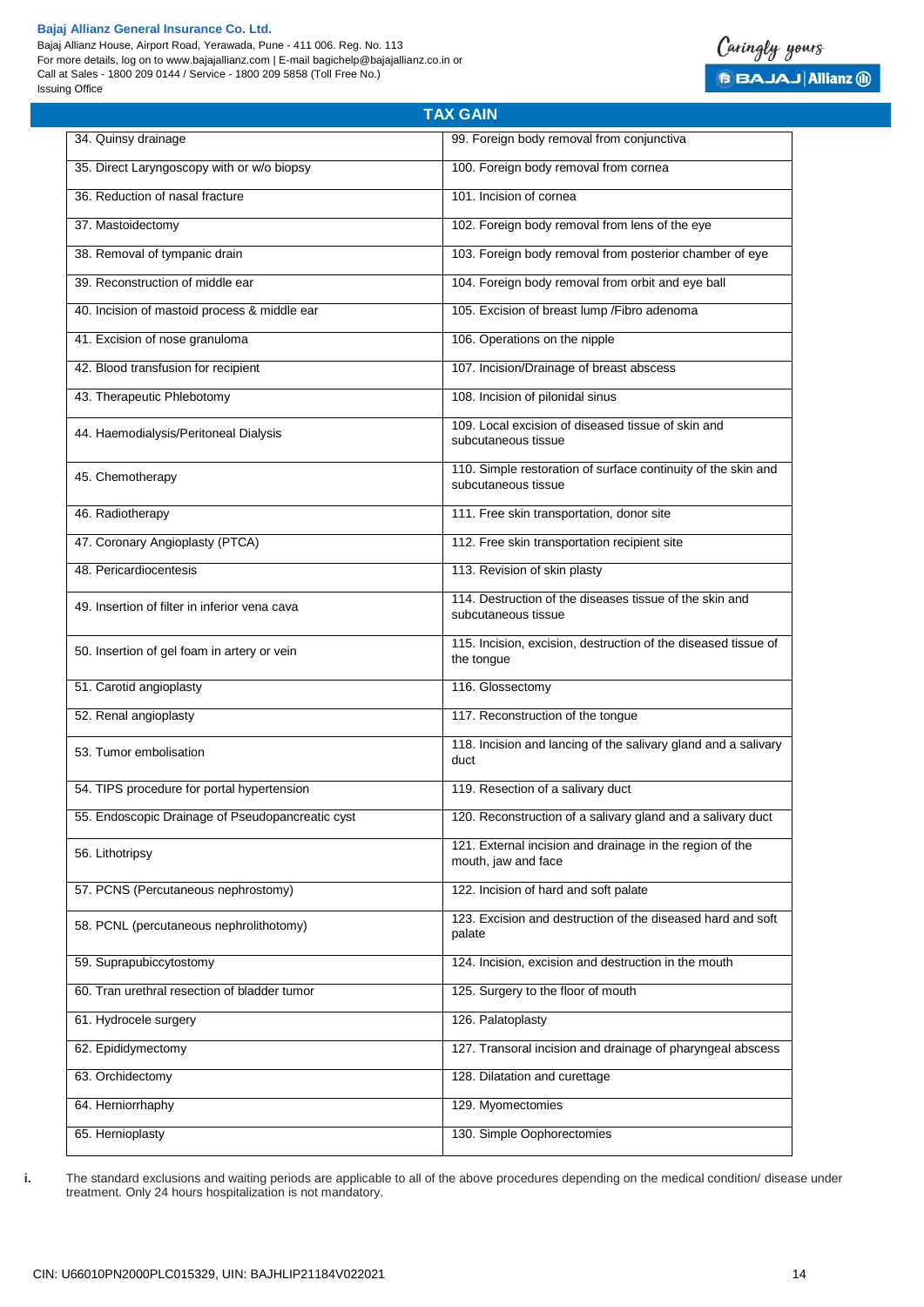Bajaj Allianz House, Airport Road, Yerawada, Pune - 411 006. Reg. No. 113 For more details, log on to www.bajajallianz.com | E-mail bagichelp@bajajallianz.co.in or Call at Sales - 1800 209 0144 / Service - 1800 209 5858 (Toll Free No.) Issuing Office



# **TAX GAIN**

### **Annexure II-**

## **List I- List of Non-Medical Items**

| <b>BABY FOOD</b><br>Not Payable<br>1<br>2<br><b>BABY UTILITIES CHARGES</b><br>Not Payable<br><b>BEAUTY SERV ICES</b><br>Not Payable<br>3<br>Not Payable<br>4<br><b>BELTS/BRACES</b><br>5<br><b>BUDS</b><br>Not Payable<br>6<br><b>COLD PACK/HOT PACK</b><br>Not Payable<br>Not Payable<br>7<br><b>CARRY BAGS</b><br>Not Payable<br>8<br><b>EMAIL I INTERNET CHARGES</b><br>9<br>Not Payable<br>FOOD CHARGES (OTHER THAN PATIENT's DIET PROVIDED<br>10<br><b>LEGGINGS</b><br>Essential in bariatric and varicose vein surgery and should be<br>considered for these conditions where surgery itself is<br>payable.<br>11<br><b>LAUNDRY CHARGES</b><br>Not Payable<br>12<br>Not Payable<br><b>MINERAL WATER</b><br>13<br><b>SANITARY PAD</b><br>Not Payable<br>$\overline{14}$<br><b>TELEPHONE CHARGES</b><br>Not Payable<br>15<br><b>GUEST SERVICES</b><br>Not Payable<br>16<br><b>CREPE BANDAGE</b><br>Not Payable<br>17<br>DIAPER OF ANY TYPE<br>Not Payable<br>18<br>Not Payable<br><b>EYELET COLLAR</b><br>19<br><b>SLINGS</b><br>Not Payable<br>20<br>Not Payable<br>BLOOD GROUPING AND CROSS MATCHING OF DONORS<br>21<br>SERVICE CHARGES WHERE NURSING CHARGES ALSO<br>Not Payable<br>CHARGED<br>22<br>Not Payable<br><b>Television Charges</b><br>23<br><b>SURCHA RGES</b><br>Not Payable<br>24<br>Not Payable<br>ATTENDANT CHARGES<br>25<br>EXTRA DIET OF PATIENT (OTHER THAN THAT WHICH FORMS<br>Not Payable<br>PART OF BED CHARGE)<br>$\overline{26}$<br><b>BIRTH CERTIFICATE</b><br>Not Payable<br>27<br><b>CERTIFICATE CHARGES</b><br>Not Payable<br>$\overline{28}$<br><b>COURIER CHARGES</b><br>Not Payable<br>29<br>CONVEYANCE CHARGES<br>Not Payable<br>30<br>MEDICAL CERTIFICATE<br>Not Payable<br>31<br><b>MEDICAL RECORDS</b><br>Not Payable<br>32<br>PHOTOCOPIES CHARGES<br>Not Payable<br>33<br>Not Payable<br>MORTUARY CHARGES<br>34<br><b>WALKING AIDS CHARGES</b><br>Not Payable<br>$\overline{35}$<br>Not Payable<br>OXYGEN CYLINDER (FOR USAGE OUTSIDE THE HOSPITAL)<br>36<br>SPACER<br>Not Payable<br>37<br>SPIROMETRE<br>Not Payable<br>$\overline{38}$<br>NEBULIZER KIT<br>Not Payable<br>39 | SL No | Item          |             |
|--------------------------------------------------------------------------------------------------------------------------------------------------------------------------------------------------------------------------------------------------------------------------------------------------------------------------------------------------------------------------------------------------------------------------------------------------------------------------------------------------------------------------------------------------------------------------------------------------------------------------------------------------------------------------------------------------------------------------------------------------------------------------------------------------------------------------------------------------------------------------------------------------------------------------------------------------------------------------------------------------------------------------------------------------------------------------------------------------------------------------------------------------------------------------------------------------------------------------------------------------------------------------------------------------------------------------------------------------------------------------------------------------------------------------------------------------------------------------------------------------------------------------------------------------------------------------------------------------------------------------------------------------------------------------------------------------------------------------------------------------------------------------------------------------------------------------------------------------------------------------------------------------------------------------------------------------------------------------------------------------------------------------------------------------------------------------------------------------------------------------|-------|---------------|-------------|
|                                                                                                                                                                                                                                                                                                                                                                                                                                                                                                                                                                                                                                                                                                                                                                                                                                                                                                                                                                                                                                                                                                                                                                                                                                                                                                                                                                                                                                                                                                                                                                                                                                                                                                                                                                                                                                                                                                                                                                                                                                                                                                                          |       |               |             |
|                                                                                                                                                                                                                                                                                                                                                                                                                                                                                                                                                                                                                                                                                                                                                                                                                                                                                                                                                                                                                                                                                                                                                                                                                                                                                                                                                                                                                                                                                                                                                                                                                                                                                                                                                                                                                                                                                                                                                                                                                                                                                                                          |       |               |             |
|                                                                                                                                                                                                                                                                                                                                                                                                                                                                                                                                                                                                                                                                                                                                                                                                                                                                                                                                                                                                                                                                                                                                                                                                                                                                                                                                                                                                                                                                                                                                                                                                                                                                                                                                                                                                                                                                                                                                                                                                                                                                                                                          |       |               |             |
|                                                                                                                                                                                                                                                                                                                                                                                                                                                                                                                                                                                                                                                                                                                                                                                                                                                                                                                                                                                                                                                                                                                                                                                                                                                                                                                                                                                                                                                                                                                                                                                                                                                                                                                                                                                                                                                                                                                                                                                                                                                                                                                          |       |               |             |
|                                                                                                                                                                                                                                                                                                                                                                                                                                                                                                                                                                                                                                                                                                                                                                                                                                                                                                                                                                                                                                                                                                                                                                                                                                                                                                                                                                                                                                                                                                                                                                                                                                                                                                                                                                                                                                                                                                                                                                                                                                                                                                                          |       |               |             |
|                                                                                                                                                                                                                                                                                                                                                                                                                                                                                                                                                                                                                                                                                                                                                                                                                                                                                                                                                                                                                                                                                                                                                                                                                                                                                                                                                                                                                                                                                                                                                                                                                                                                                                                                                                                                                                                                                                                                                                                                                                                                                                                          |       |               |             |
|                                                                                                                                                                                                                                                                                                                                                                                                                                                                                                                                                                                                                                                                                                                                                                                                                                                                                                                                                                                                                                                                                                                                                                                                                                                                                                                                                                                                                                                                                                                                                                                                                                                                                                                                                                                                                                                                                                                                                                                                                                                                                                                          |       |               |             |
|                                                                                                                                                                                                                                                                                                                                                                                                                                                                                                                                                                                                                                                                                                                                                                                                                                                                                                                                                                                                                                                                                                                                                                                                                                                                                                                                                                                                                                                                                                                                                                                                                                                                                                                                                                                                                                                                                                                                                                                                                                                                                                                          |       |               |             |
|                                                                                                                                                                                                                                                                                                                                                                                                                                                                                                                                                                                                                                                                                                                                                                                                                                                                                                                                                                                                                                                                                                                                                                                                                                                                                                                                                                                                                                                                                                                                                                                                                                                                                                                                                                                                                                                                                                                                                                                                                                                                                                                          |       |               |             |
|                                                                                                                                                                                                                                                                                                                                                                                                                                                                                                                                                                                                                                                                                                                                                                                                                                                                                                                                                                                                                                                                                                                                                                                                                                                                                                                                                                                                                                                                                                                                                                                                                                                                                                                                                                                                                                                                                                                                                                                                                                                                                                                          |       |               |             |
|                                                                                                                                                                                                                                                                                                                                                                                                                                                                                                                                                                                                                                                                                                                                                                                                                                                                                                                                                                                                                                                                                                                                                                                                                                                                                                                                                                                                                                                                                                                                                                                                                                                                                                                                                                                                                                                                                                                                                                                                                                                                                                                          |       |               |             |
|                                                                                                                                                                                                                                                                                                                                                                                                                                                                                                                                                                                                                                                                                                                                                                                                                                                                                                                                                                                                                                                                                                                                                                                                                                                                                                                                                                                                                                                                                                                                                                                                                                                                                                                                                                                                                                                                                                                                                                                                                                                                                                                          |       |               |             |
|                                                                                                                                                                                                                                                                                                                                                                                                                                                                                                                                                                                                                                                                                                                                                                                                                                                                                                                                                                                                                                                                                                                                                                                                                                                                                                                                                                                                                                                                                                                                                                                                                                                                                                                                                                                                                                                                                                                                                                                                                                                                                                                          |       |               |             |
|                                                                                                                                                                                                                                                                                                                                                                                                                                                                                                                                                                                                                                                                                                                                                                                                                                                                                                                                                                                                                                                                                                                                                                                                                                                                                                                                                                                                                                                                                                                                                                                                                                                                                                                                                                                                                                                                                                                                                                                                                                                                                                                          |       |               |             |
|                                                                                                                                                                                                                                                                                                                                                                                                                                                                                                                                                                                                                                                                                                                                                                                                                                                                                                                                                                                                                                                                                                                                                                                                                                                                                                                                                                                                                                                                                                                                                                                                                                                                                                                                                                                                                                                                                                                                                                                                                                                                                                                          |       |               |             |
|                                                                                                                                                                                                                                                                                                                                                                                                                                                                                                                                                                                                                                                                                                                                                                                                                                                                                                                                                                                                                                                                                                                                                                                                                                                                                                                                                                                                                                                                                                                                                                                                                                                                                                                                                                                                                                                                                                                                                                                                                                                                                                                          |       |               |             |
|                                                                                                                                                                                                                                                                                                                                                                                                                                                                                                                                                                                                                                                                                                                                                                                                                                                                                                                                                                                                                                                                                                                                                                                                                                                                                                                                                                                                                                                                                                                                                                                                                                                                                                                                                                                                                                                                                                                                                                                                                                                                                                                          |       |               |             |
|                                                                                                                                                                                                                                                                                                                                                                                                                                                                                                                                                                                                                                                                                                                                                                                                                                                                                                                                                                                                                                                                                                                                                                                                                                                                                                                                                                                                                                                                                                                                                                                                                                                                                                                                                                                                                                                                                                                                                                                                                                                                                                                          |       |               |             |
|                                                                                                                                                                                                                                                                                                                                                                                                                                                                                                                                                                                                                                                                                                                                                                                                                                                                                                                                                                                                                                                                                                                                                                                                                                                                                                                                                                                                                                                                                                                                                                                                                                                                                                                                                                                                                                                                                                                                                                                                                                                                                                                          |       |               |             |
|                                                                                                                                                                                                                                                                                                                                                                                                                                                                                                                                                                                                                                                                                                                                                                                                                                                                                                                                                                                                                                                                                                                                                                                                                                                                                                                                                                                                                                                                                                                                                                                                                                                                                                                                                                                                                                                                                                                                                                                                                                                                                                                          |       |               |             |
|                                                                                                                                                                                                                                                                                                                                                                                                                                                                                                                                                                                                                                                                                                                                                                                                                                                                                                                                                                                                                                                                                                                                                                                                                                                                                                                                                                                                                                                                                                                                                                                                                                                                                                                                                                                                                                                                                                                                                                                                                                                                                                                          |       |               |             |
|                                                                                                                                                                                                                                                                                                                                                                                                                                                                                                                                                                                                                                                                                                                                                                                                                                                                                                                                                                                                                                                                                                                                                                                                                                                                                                                                                                                                                                                                                                                                                                                                                                                                                                                                                                                                                                                                                                                                                                                                                                                                                                                          |       |               |             |
|                                                                                                                                                                                                                                                                                                                                                                                                                                                                                                                                                                                                                                                                                                                                                                                                                                                                                                                                                                                                                                                                                                                                                                                                                                                                                                                                                                                                                                                                                                                                                                                                                                                                                                                                                                                                                                                                                                                                                                                                                                                                                                                          |       |               |             |
|                                                                                                                                                                                                                                                                                                                                                                                                                                                                                                                                                                                                                                                                                                                                                                                                                                                                                                                                                                                                                                                                                                                                                                                                                                                                                                                                                                                                                                                                                                                                                                                                                                                                                                                                                                                                                                                                                                                                                                                                                                                                                                                          |       |               |             |
|                                                                                                                                                                                                                                                                                                                                                                                                                                                                                                                                                                                                                                                                                                                                                                                                                                                                                                                                                                                                                                                                                                                                                                                                                                                                                                                                                                                                                                                                                                                                                                                                                                                                                                                                                                                                                                                                                                                                                                                                                                                                                                                          |       |               |             |
|                                                                                                                                                                                                                                                                                                                                                                                                                                                                                                                                                                                                                                                                                                                                                                                                                                                                                                                                                                                                                                                                                                                                                                                                                                                                                                                                                                                                                                                                                                                                                                                                                                                                                                                                                                                                                                                                                                                                                                                                                                                                                                                          |       |               |             |
|                                                                                                                                                                                                                                                                                                                                                                                                                                                                                                                                                                                                                                                                                                                                                                                                                                                                                                                                                                                                                                                                                                                                                                                                                                                                                                                                                                                                                                                                                                                                                                                                                                                                                                                                                                                                                                                                                                                                                                                                                                                                                                                          |       |               |             |
|                                                                                                                                                                                                                                                                                                                                                                                                                                                                                                                                                                                                                                                                                                                                                                                                                                                                                                                                                                                                                                                                                                                                                                                                                                                                                                                                                                                                                                                                                                                                                                                                                                                                                                                                                                                                                                                                                                                                                                                                                                                                                                                          |       |               |             |
|                                                                                                                                                                                                                                                                                                                                                                                                                                                                                                                                                                                                                                                                                                                                                                                                                                                                                                                                                                                                                                                                                                                                                                                                                                                                                                                                                                                                                                                                                                                                                                                                                                                                                                                                                                                                                                                                                                                                                                                                                                                                                                                          |       |               |             |
|                                                                                                                                                                                                                                                                                                                                                                                                                                                                                                                                                                                                                                                                                                                                                                                                                                                                                                                                                                                                                                                                                                                                                                                                                                                                                                                                                                                                                                                                                                                                                                                                                                                                                                                                                                                                                                                                                                                                                                                                                                                                                                                          |       |               |             |
|                                                                                                                                                                                                                                                                                                                                                                                                                                                                                                                                                                                                                                                                                                                                                                                                                                                                                                                                                                                                                                                                                                                                                                                                                                                                                                                                                                                                                                                                                                                                                                                                                                                                                                                                                                                                                                                                                                                                                                                                                                                                                                                          |       |               |             |
|                                                                                                                                                                                                                                                                                                                                                                                                                                                                                                                                                                                                                                                                                                                                                                                                                                                                                                                                                                                                                                                                                                                                                                                                                                                                                                                                                                                                                                                                                                                                                                                                                                                                                                                                                                                                                                                                                                                                                                                                                                                                                                                          |       |               |             |
|                                                                                                                                                                                                                                                                                                                                                                                                                                                                                                                                                                                                                                                                                                                                                                                                                                                                                                                                                                                                                                                                                                                                                                                                                                                                                                                                                                                                                                                                                                                                                                                                                                                                                                                                                                                                                                                                                                                                                                                                                                                                                                                          |       |               |             |
|                                                                                                                                                                                                                                                                                                                                                                                                                                                                                                                                                                                                                                                                                                                                                                                                                                                                                                                                                                                                                                                                                                                                                                                                                                                                                                                                                                                                                                                                                                                                                                                                                                                                                                                                                                                                                                                                                                                                                                                                                                                                                                                          |       |               |             |
|                                                                                                                                                                                                                                                                                                                                                                                                                                                                                                                                                                                                                                                                                                                                                                                                                                                                                                                                                                                                                                                                                                                                                                                                                                                                                                                                                                                                                                                                                                                                                                                                                                                                                                                                                                                                                                                                                                                                                                                                                                                                                                                          |       |               |             |
|                                                                                                                                                                                                                                                                                                                                                                                                                                                                                                                                                                                                                                                                                                                                                                                                                                                                                                                                                                                                                                                                                                                                                                                                                                                                                                                                                                                                                                                                                                                                                                                                                                                                                                                                                                                                                                                                                                                                                                                                                                                                                                                          |       |               |             |
|                                                                                                                                                                                                                                                                                                                                                                                                                                                                                                                                                                                                                                                                                                                                                                                                                                                                                                                                                                                                                                                                                                                                                                                                                                                                                                                                                                                                                                                                                                                                                                                                                                                                                                                                                                                                                                                                                                                                                                                                                                                                                                                          |       |               |             |
|                                                                                                                                                                                                                                                                                                                                                                                                                                                                                                                                                                                                                                                                                                                                                                                                                                                                                                                                                                                                                                                                                                                                                                                                                                                                                                                                                                                                                                                                                                                                                                                                                                                                                                                                                                                                                                                                                                                                                                                                                                                                                                                          |       |               |             |
|                                                                                                                                                                                                                                                                                                                                                                                                                                                                                                                                                                                                                                                                                                                                                                                                                                                                                                                                                                                                                                                                                                                                                                                                                                                                                                                                                                                                                                                                                                                                                                                                                                                                                                                                                                                                                                                                                                                                                                                                                                                                                                                          |       |               |             |
|                                                                                                                                                                                                                                                                                                                                                                                                                                                                                                                                                                                                                                                                                                                                                                                                                                                                                                                                                                                                                                                                                                                                                                                                                                                                                                                                                                                                                                                                                                                                                                                                                                                                                                                                                                                                                                                                                                                                                                                                                                                                                                                          |       |               |             |
|                                                                                                                                                                                                                                                                                                                                                                                                                                                                                                                                                                                                                                                                                                                                                                                                                                                                                                                                                                                                                                                                                                                                                                                                                                                                                                                                                                                                                                                                                                                                                                                                                                                                                                                                                                                                                                                                                                                                                                                                                                                                                                                          |       |               |             |
|                                                                                                                                                                                                                                                                                                                                                                                                                                                                                                                                                                                                                                                                                                                                                                                                                                                                                                                                                                                                                                                                                                                                                                                                                                                                                                                                                                                                                                                                                                                                                                                                                                                                                                                                                                                                                                                                                                                                                                                                                                                                                                                          |       |               |             |
|                                                                                                                                                                                                                                                                                                                                                                                                                                                                                                                                                                                                                                                                                                                                                                                                                                                                                                                                                                                                                                                                                                                                                                                                                                                                                                                                                                                                                                                                                                                                                                                                                                                                                                                                                                                                                                                                                                                                                                                                                                                                                                                          |       | STEAM INHALER | Not Payable |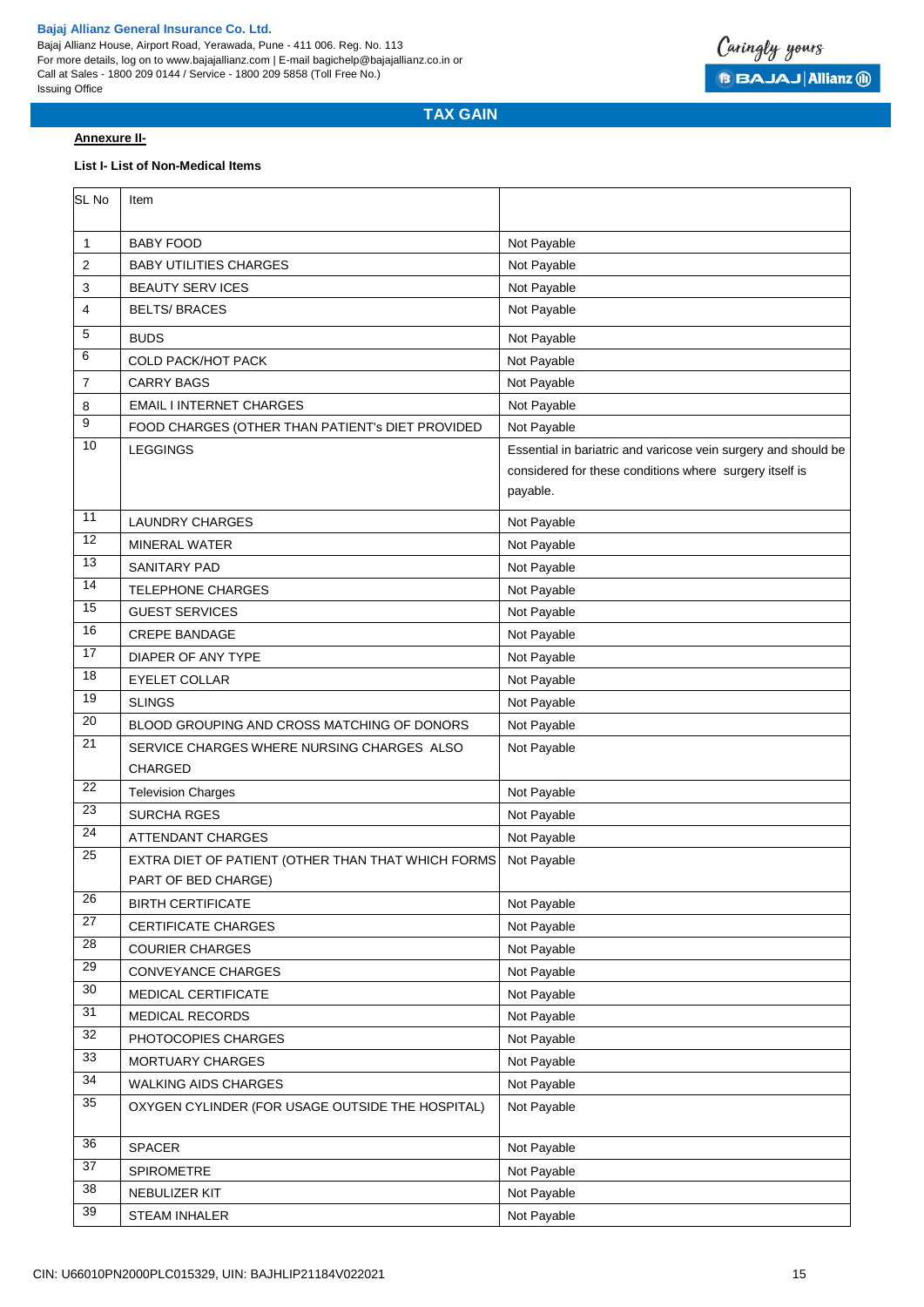Bajaj Allianz House, Airport Road, Yerawada, Pune - 411 006. Reg. No. 113 For more details, log on to www.bajajallianz.com | E-mail bagichelp@bajajallianz.co.in or Call at Sales - 1800 209 0144 / Service - 1800 209 5858 (Toll Free No.) Issuing Office



| 40              | <b>ARMSLING</b>                                          | Not Payable |
|-----------------|----------------------------------------------------------|-------------|
| 41              | <b>THERMOMETER</b>                                       | Not Payable |
| 42              | <b>CERVICAL COLLAR</b>                                   | Not Payable |
| 43              | <b>SPLINT</b>                                            | Not Payable |
| 44              | <b>DIABETIC FOOT WEAR</b>                                | Not Payable |
| 45              | KNEE BRACES (LONG/ SHORT/ HINGED)                        | Not Payable |
| 46              | KNEE IMMOBILIZER/S HOULDER IMMOBILIZER                   | Not Payable |
| 47              | <b>LUMBOSACRAL BELT</b>                                  | Not Payable |
| 48              | NIMBUS BED OR WATER OR AIR BED CHARGES                   | Not Payable |
| 49              | AMBULANCE COLLAR                                         | Not Payable |
| 50              | AMBULANCE EQUIPMENT                                      | Not Payable |
| $\overline{51}$ | ABDOMINAL BINDER                                         | Not Payable |
| 52              | PRIVATE NURSES CHARGES - SPECIAL NURSING CHARGES         | Not Payable |
| 53              | <b>SUGAR FREE Tablets</b>                                | Not Payable |
| 54              | CREAMS POWDERS LOTIONS (Toiletries are not payable, only | Not Payable |
|                 | prescribed medical pharmaceuticals payable)              |             |
|                 |                                                          |             |
| 55              | <b>ECG ELECTRODES</b>                                    | Not Payable |
| $\overline{56}$ | <b>GLOVES</b>                                            | Not Payable |
| $\overline{57}$ | <b>NEBULISATION KIT</b>                                  | Not Payable |
| $\overline{58}$ | ANY KIT WITH NO DETAILS MENTIONED [DELIVERY KIT,         | Not Payable |
| 59              | <b>KIDNEY TRAY</b>                                       | Not Payable |
| 60              | <b>MASK</b>                                              | Not Payable |
| 61              | <b>OUNCE GLASS</b>                                       | Not Payable |
| 62              | <b>OXYGEN MASK</b>                                       | Not Payable |
| 63              | PELVIC TRACTION BELT                                     | Not Payable |
| 64              | PAN CAN                                                  | Not Payable |
| 65              | TROLLY COVER                                             | Not Payable |
| 66              | UROMETER, URINE JUG                                      | Not Payable |
| 68              | VASOFIX SAFETY                                           | Not Payable |

**TAX GAIN**

# **List ll - ltems that are to be subsumed into Room Charges**

| S. No.                  | Item                                       |
|-------------------------|--------------------------------------------|
| $\mathbf{1}$            | BABY CHARGES (UNLESS SPECIFIED /INDICATED) |
| 2                       | <b>HAND WASH</b>                           |
| $\overline{3}$          | SHOE COVER                                 |
| $\overline{4}$          | <b>CAPS</b>                                |
| 5                       | <b>CARDLE CHARGES</b>                      |
| - 6                     | <b>COMB</b>                                |
| $\overline{7}$          | EAU-DE-COLOGNE/ROOM FRESHNERS              |
| $\overline{\mathbf{8}}$ | <b>FOOT COVER</b>                          |
| 9                       | <b>GOWN</b>                                |
| 10                      | <b>SLIPPERS</b>                            |
| 11                      | <b>TISSUE PAPPER</b>                       |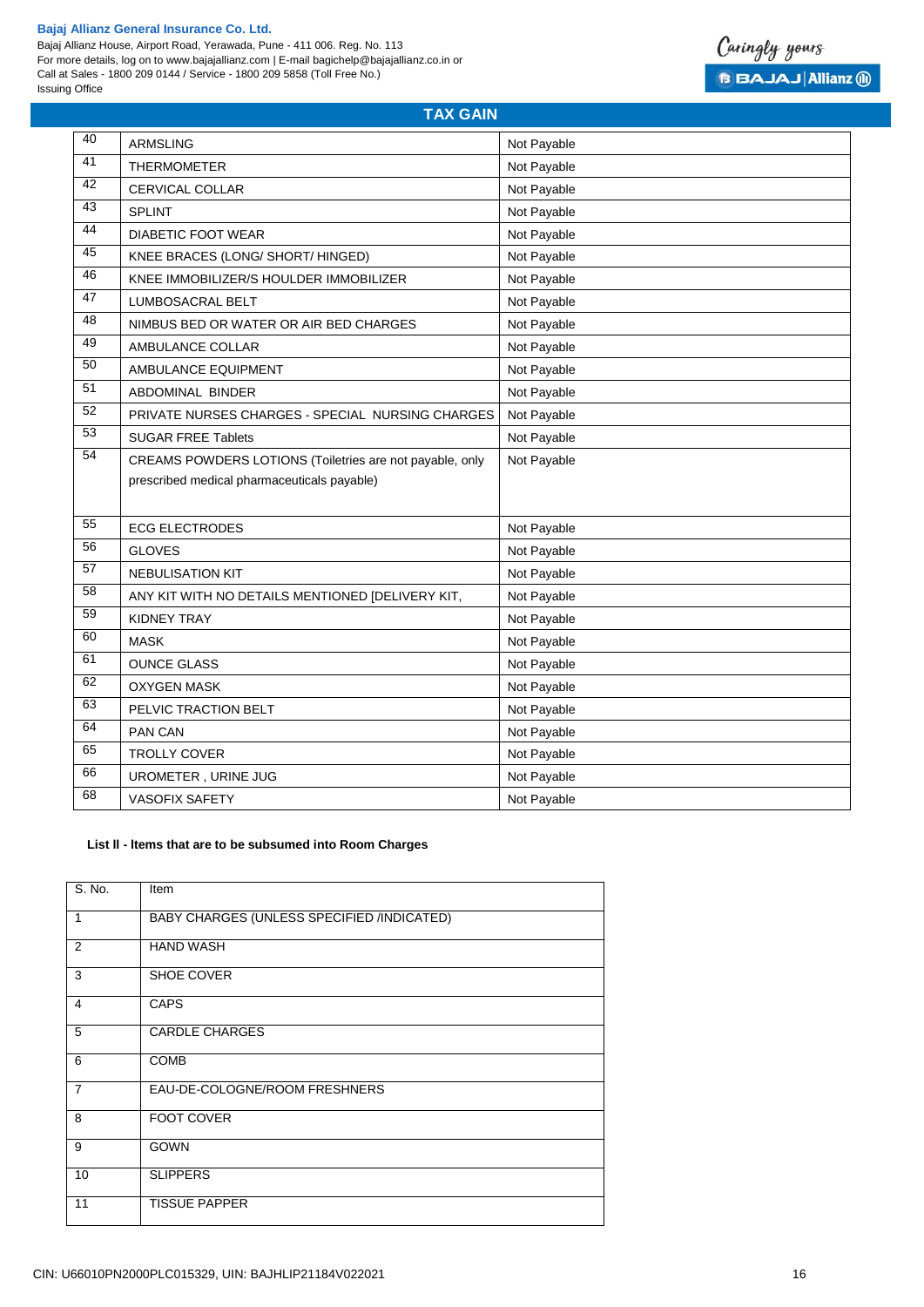# **TAX GAIN**

| 12 | <b>TOOTH PASTE</b>                                  |
|----|-----------------------------------------------------|
| 13 | <b>TOOTH BRUSH</b>                                  |
| 14 | <b>BFD PAN</b>                                      |
| 15 | <b>FACE MASK</b>                                    |
| 16 | <b>FLEXI MASK</b>                                   |
| 17 | <b>HAND HOLDER</b>                                  |
| 18 | <b>SPUTUM CUP</b>                                   |
| 19 | <b>DISINEFCTANT LOTIONS</b>                         |
| 20 | <b>LUXURY TAX</b>                                   |
| 21 | <b>HVAC</b>                                         |
| 22 | <b>HOUSE KEEPING CHARGES</b>                        |
| 23 | AIR CONDITIONER CHARGES                             |
| 24 | IM IV INJECTION CHARGES                             |
| 25 | <b>CLEAN SHEET</b>                                  |
| 26 | <b>BLANKET/WARMER BLANKET</b>                       |
| 27 | <b>ADMISSION KIT</b>                                |
| 28 | <b>DIABETIC CHART CHARGES</b>                       |
| 29 | DOCUMENTATION CHARGES/ADMINISTRATIVE EXPENSES       |
| 30 | <b>DISCHARGE PROCEDURE CHARGES</b>                  |
| 31 | <b>DAILY CHART CHARGES</b>                          |
| 32 | <b>ENTRANCE PASS / VISITORS PASS CHARGES</b>        |
| 33 | EXPENSES RELATED TO PRESCRIPTION ON DISCHARGE       |
| 34 | <b>FILE OPENING CHARGES</b>                         |
| 35 | INCTDENTAL EXPENSES / MtSC. CHARGES (NOT EXPLATNED) |
| 36 | PATIENT IDENTIFICATION BAND / NAME TAG              |
| 37 | PULSEOXYMETER CHARGES                               |

# **List lll- ltems that are to be subsumed into Procedure Charges**

| S. No.         | Item                                               |
|----------------|----------------------------------------------------|
| 1              | <b>HAIR REMOVAL CREAM</b>                          |
| 2              | DISPOSABLES RAZORS CHARGES (for site preparations) |
| 3              | EYE PAD                                            |
| 4              | EYE SHEILD                                         |
| 5              | <b>CAMERA COVER</b>                                |
| 6              | DVD, CD CHARGES                                    |
| $\overline{7}$ | <b>GAUSE SOFT</b>                                  |
| 8              | <b>GAUZE</b>                                       |
| 9              | WARD AND THEATRE BOOKING CHARGES                   |
| 10             | ARTHROSCOPE AND ENDOSCOPY INSTRUMENTS              |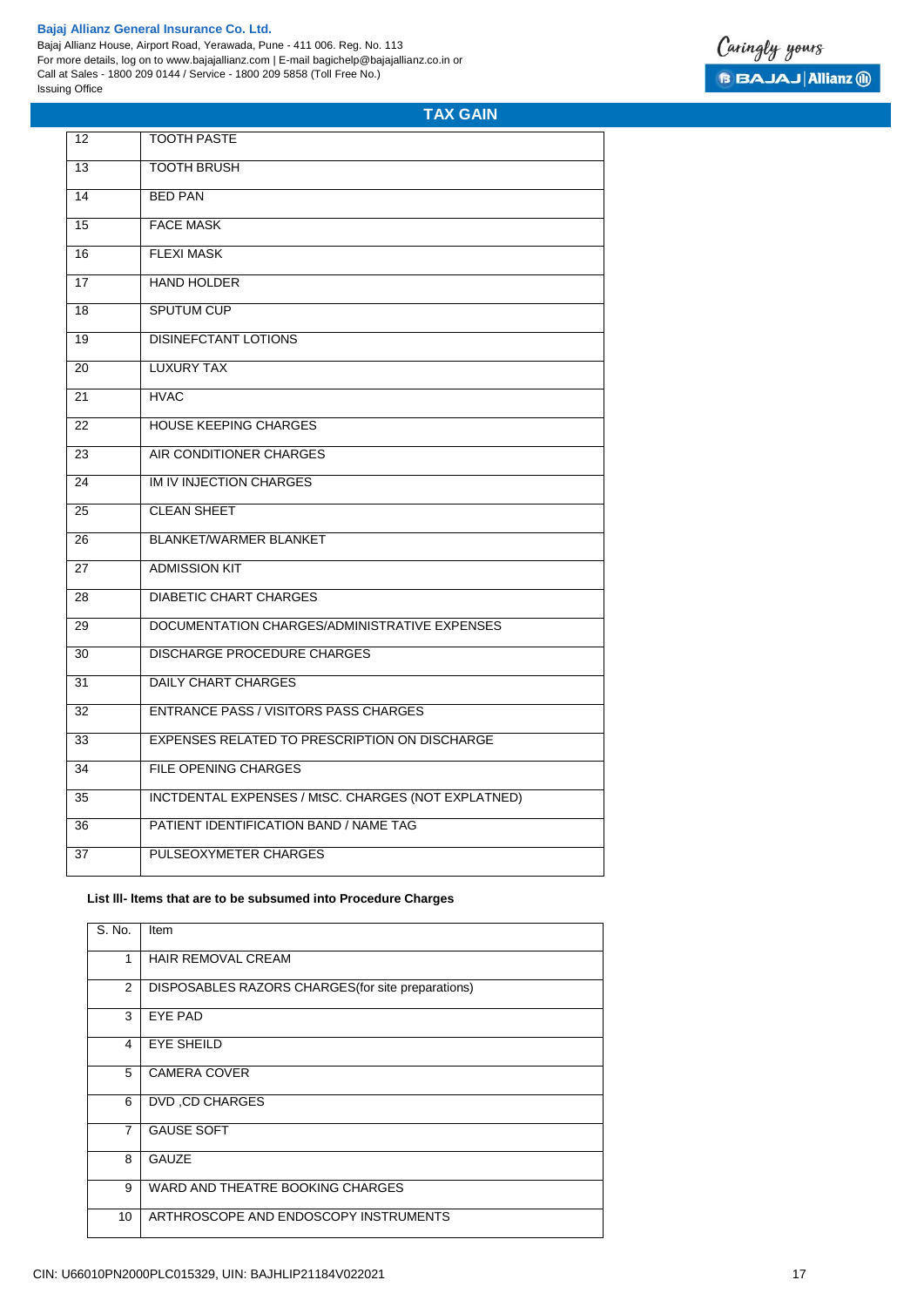r.

Bajaj Allianz House, Airport Road, Yerawada, Pune - 411 006. Reg. No. 113 For more details, log on to www.bajajallianz.com | E-mail bagichelp@bajajallianz.co.in or Call at Sales - 1800 209 0144 / Service - 1800 209 5858 (Toll Free No.) Issuing Office



# **TAX GAIN**

| 11              | MICROSCOPE COVER                         |
|-----------------|------------------------------------------|
| 12 <sup>2</sup> | SURGICAL BLADES, HARMONICSCALPEL, SHAVER |
| 13              | <b>SURGICAL DRILL</b>                    |
| 14              | EYE KIT                                  |
| 15              | <b>EYE DRAPE</b>                         |
| 16              | <b>X-RAY FILM</b>                        |
| 17              | <b>BOYLES APPARATUS CHARGES</b>          |
| 18              | <b>COTTON</b>                            |
| 19              | <b>COTTON BANDAGE</b>                    |
| 20              | <b>SURGICAL TAPE</b>                     |
| 21              | <b>APRON</b>                             |
| 22              | <b>TORNIQUET</b>                         |
| 23              | ORTHOBUNDLE, GYNAEC BUNDLE               |
|                 |                                          |

# **List lV - ltems that are to be subsumed into costs of treatment**

| S. No. | Item                                                                     |
|--------|--------------------------------------------------------------------------|
| 1      | ADMISSION/REGISTRATION CHARGES                                           |
| 2      | HOSPITALIZATION FOR EVALUATION/DIAGNOSTIC PURPOSE                        |
| 3      | URINE CONTAINER                                                          |
| 4      | BLOOD RESERVATION CHARGES AND ANTE NATAL BOOKING<br><b>CHARGES</b>       |
| 5      | <b>BIPAP MACHINE</b>                                                     |
| 6      | <b>CPAP/CAPD EQUIPMENTS</b>                                              |
| 7      | <b>INFUSION PUMP-COST</b>                                                |
| 8      | HYDROGEN PERPOXIDE\SPIRIT\DISINFECTION ETC                               |
| 9      | NUTTRITION PLANNING CHARGES - DIETICIAN CHARGES - DIET<br><b>CHARGES</b> |
| 10     | <b>HIV KIT</b>                                                           |
| 11     | ANTISEPTIC MOUTHWASH                                                     |
| 12     | <b>LOZENGES</b>                                                          |
| 13     | <b>MOUTH PAINT</b>                                                       |
| 14     | <b>VACCINATION CHARGES</b>                                               |
| 15     | <b>ALCOHOL SWABES</b>                                                    |
| 16     | <b>SCRUB SOLUTION / STERILLIUM</b>                                       |
| 17     | <b>GLUCOMETER &amp; STRIPS</b>                                           |
| 18     | <b>URINE BAG</b>                                                         |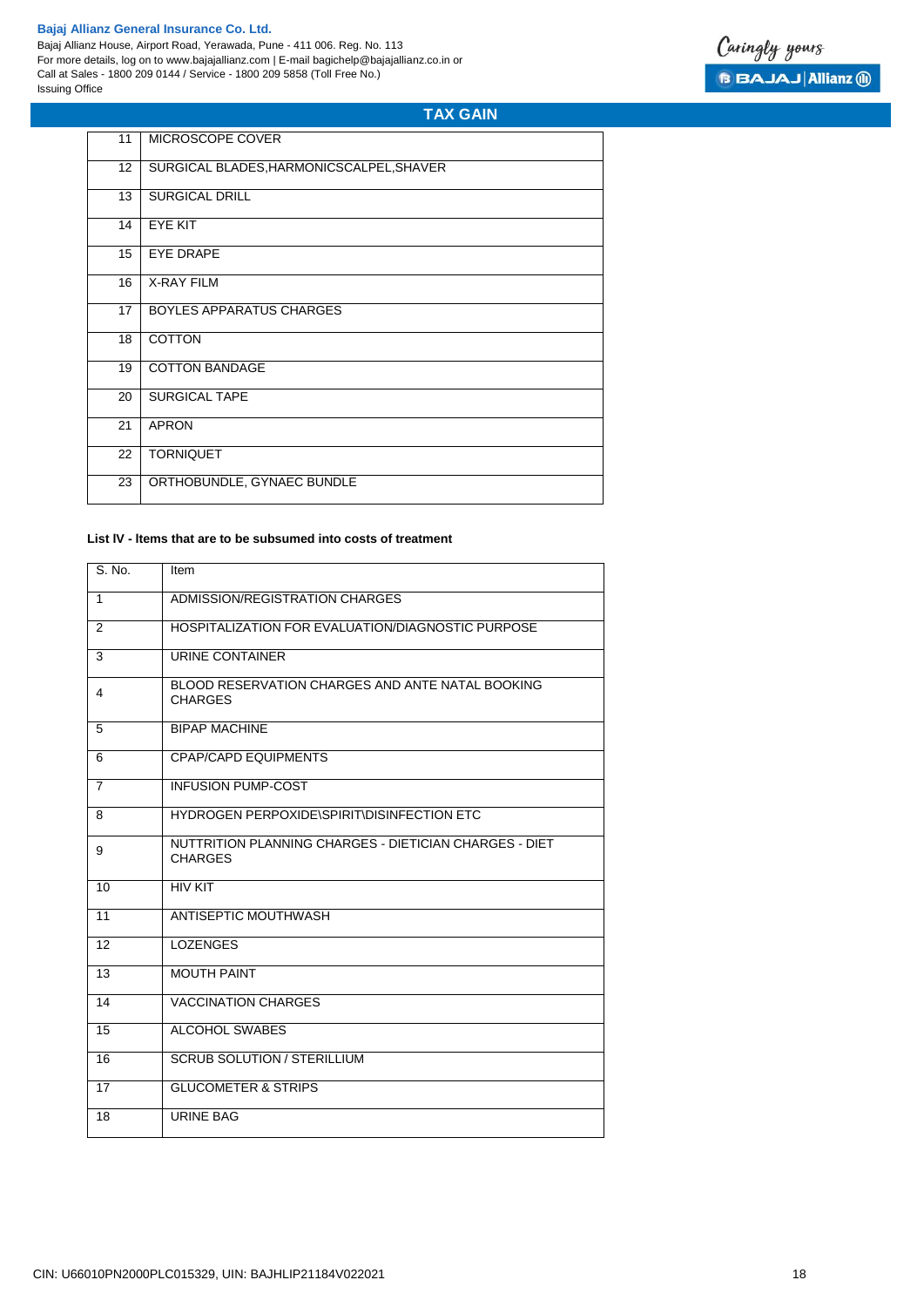Bajaj Allianz House, Airport Road, Yerawada, Pune - 411 006. Reg. No. 113 For more details, log on to www.bajajallianz.com | E-mail bagichelp@bajajallianz.co.in or Call at Sales - 1800 209 0144 / Service - 1800 209 5858 (Toll Free No.) Issuing Office



**TAX GAIN**

### **Annexure III**

#### **Contact details of the Ombudsman offices**

| <b>Office Details</b>                                                                                                                                                                                                                                                                             | <b>Jurisdiction of Office</b><br><b>Union Territory, District)</b>                                                                                           |
|---------------------------------------------------------------------------------------------------------------------------------------------------------------------------------------------------------------------------------------------------------------------------------------------------|--------------------------------------------------------------------------------------------------------------------------------------------------------------|
| <b>AHMEDABAD -</b><br>Insurance Ombudsman<br>Office of the Insurance Ombudsman,<br>Jeevan Prakash Building, 6th floor,<br>Tilak Marg, Relief Road,<br>AHMEDABAD - 380 001.<br>Tel.: 079 - 25501201/02/05/06<br>Email: bimalokpal.ahmedabad@cioins.co.in                                           | Gujarat, Dadra & Nagar Haveli, Daman and Diu                                                                                                                 |
| <b>BENGALURU -</b><br>Insurance Ombudsman<br>Office of the Insurance Ombudsman,<br>Jeevan Soudha Building, PID No. 57-27-N-19<br>Ground Floor, 19/19, 24th Main Road,<br>JP Nagar, Ist Phase, Bengaluru - 560 078.<br>Tel.: 080 - 26652048 / 26652049<br>Email: bimalokpal.bengaluru@cioins.co.in | Karnataka.                                                                                                                                                   |
| <b>BHOPAL-</b><br>Insurance Ombudsman<br>Office of the Insurance Ombudsman,<br>Janak Vihar Complex, 2nd Floor,<br>6, Malviya Nagar, Opp. Airtel Office,<br>Near New Market, Bhopal - 462 003.<br>Tel.: 0755 - 2769201 / 2769202<br>Email: bimalokpal.bhopal@cioins.co.in                          | Madhya Pradesh<br>Chattisgarh.                                                                                                                               |
| <b>BHUBANESHWAR-</b><br>Insurance Ombudsman<br>Office of the Insurance Ombudsman,<br>62, Forest park,<br>Bhubaneswar - 751 009.<br>Tel.: 0674 - 2596461 /2596455<br>Email: bimalokpal.bhubaneswar@cioins.co.in                                                                                    | Orissa.                                                                                                                                                      |
| <b>CHANDIGARH -</b><br>Insurance Ombudsman<br>Office of the Insurance Ombudsman,<br>S.C.O. No. 101, 102 & 103, 2nd Floor,<br>Batra Building, Sector 17 - D,<br>Chandigarh - 160 017.<br>Tel.: 0172 - 2706196 / 2706468<br>Email: bimalokpal.chandigarh@cioins.co.in                               | Punjab, Haryana (excluding Gurugram, Faridabad, Sonepat and<br>Bahadurgarh), Himachal Pradesh, Union Territories of Jammu &<br>Kashmir, Ladakh & Chandigarh. |
| <b>CHENNAI -</b><br>Insurance Ombudsman<br>Office of the Insurance Ombudsman,<br>Fatima Akhtar Court, 4th Floor, 453,<br>Anna Salai, Teynampet,<br>CHENNAI - 600 018.<br>Tel.: 044 - 24333668 / 24335284<br>Email: bimalokpal.chennai@cioins.co.in                                                | Tamil Nadu, PuducherryTown and Karaikal (which are part of Puducherry)                                                                                       |
| DELHI-<br>Insurance Ombudsman<br>Office of the Insurance Ombudsman,<br>2/2 A, Universal Insurance Building,<br>Asaf Ali Road,                                                                                                                                                                     | Delhi & following Districts of Haryana - Gurugram, Faridabad, Sonepat &<br>Bahadurgarh.                                                                      |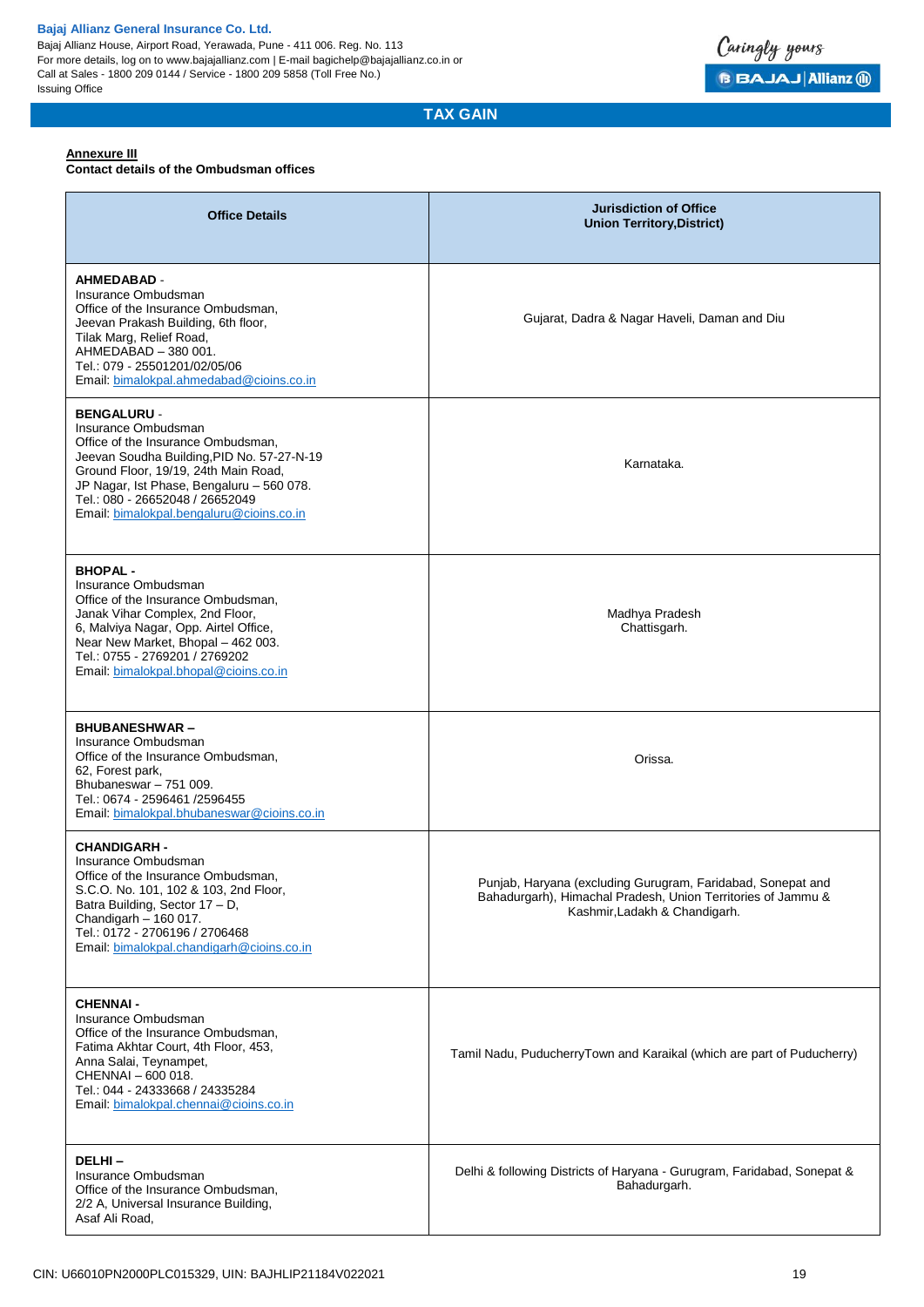Bajaj Allianz House, Airport Road, Yerawada, Pune - 411 006. Reg. No. 113 For more details, log on to www.bajajallianz.com | E-mail bagichelp@bajajallianz.co.in or Call at Sales - 1800 209 0144 / Service - 1800 209 5858 (Toll Free No.) Issuing Office



| <b>TAX GAIN</b>                                                                                                                                                                                                                                                                   |                                                                                                                                                                                                                                                                                                                                                                                                                                                                                             |  |  |
|-----------------------------------------------------------------------------------------------------------------------------------------------------------------------------------------------------------------------------------------------------------------------------------|---------------------------------------------------------------------------------------------------------------------------------------------------------------------------------------------------------------------------------------------------------------------------------------------------------------------------------------------------------------------------------------------------------------------------------------------------------------------------------------------|--|--|
| <b>Office Details</b>                                                                                                                                                                                                                                                             | <b>Jurisdiction of Office</b><br><b>Union Territory, District)</b>                                                                                                                                                                                                                                                                                                                                                                                                                          |  |  |
| New Delhi - 110 002.<br>Tel.: 011 - 23232481/23213504<br>Email: bimalokpal.delhi@cioins.co.in                                                                                                                                                                                     |                                                                                                                                                                                                                                                                                                                                                                                                                                                                                             |  |  |
| <b>GUWAHATI-</b><br>Insurance Ombudsman<br>Office of the Insurance Ombudsman,<br>Jeevan Nivesh, 5th Floor,<br>Nr. Panbazar over bridge, S.S. Road,<br>Guwahati - 781001(ASSAM).<br>Tel.: 0361 - 2632204 / 2602205<br>Email: bimalokpal.guwahati@cioins.co.in                      | Assam, Meghalaya, Manipur, Mizoram, Arunachal Pradesh, Nagaland and<br>Tripura.                                                                                                                                                                                                                                                                                                                                                                                                             |  |  |
| <b>HYDERABAD -</b><br>Insurance Ombudsman<br>Office of the Insurance Ombudsman,<br>6-2-46, 1st floor, "Moin Court",<br>Lane Opp. Saleem Function Palace,<br>A. C. Guards, Lakdi-Ka-Pool, Hyderabad - 500 004.<br>Tel.: 040 - 23312122<br>Email: bimalokpal.hyderabad@cioins.co.in | Andhra Pradesh, Telangana, Yanam and part of Union Territory of<br>Puducherry.                                                                                                                                                                                                                                                                                                                                                                                                              |  |  |
| <b>JAIPUR -</b><br>Insurance Ombudsman<br>Office of the Insurance Ombudsman,<br>Jeevan Nidhi - II Bldg., Gr. Floor,<br>Bhawani Singh Marg,<br>Jaipur - 302 005.<br>Tel.: 0141 - 2740363<br>Email: bimalokpal.jaipur@cioins.co.in                                                  | Rajasthan.                                                                                                                                                                                                                                                                                                                                                                                                                                                                                  |  |  |
| <b>ERNAKULAM-</b><br>Insurance Ombudsman<br>Office of the Insurance Ombudsman.<br>2nd Floor, Pulinat Bldg.,<br>Opp. Cochin Shipyard, M. G. Road,<br>Ernakulam - 682 015.<br>Tel.: 0484 - 2358759 / 2359338<br>Email: bimalokpal.ernakulam@cioins.co.in                            | Kerala, Lakshadweep, Mahe-a part of Union Territory of Puducherry.                                                                                                                                                                                                                                                                                                                                                                                                                          |  |  |
| KOLKATA -<br>Insurance Ombudsman<br>Office of the Insurance Ombudsman.<br>Hindustan Bldg. Annexe, 4th Floor,<br>4, C.R. Avenue,<br>KOLKATA - 700 072.<br>Tel.: 033 - 22124339 / 22124340<br>Email: bimalokpal.kolkata@cioins.co.in                                                | West Bengal, Sikkim, Andaman & Nicobar Islands.                                                                                                                                                                                                                                                                                                                                                                                                                                             |  |  |
| <b>LUCKNOW-</b><br>Insurance Ombudsman<br>Office of the Insurance Ombudsman,<br>6th Floor, Jeevan Bhawan, Phase-II,<br>Nawal Kishore Road, Hazratganj,<br>Lucknow - 226 001.<br>Tel.: 0522 - 2231330 / 2231331<br>Email: bimalokpal.lucknow@cioins.co.in                          | Districts of Uttar Pradesh: Lalitpur, Jhansi, Mahoba, Hamirpur, Banda,<br>Chitrakoot, Allahabad, Mirzapur, Sonbhabdra, Fatehpur, Pratapgarh,<br>Jaunpur, Varanasi, Gazipur, Jalaun, Kanpur, Lucknow, Unnao, Sitapur,<br>Lakhimpur, Bahraich, Barabanki, Raebareli, Sravasti, Gonda, Faizabad,<br>Amethi, Kaushambi, Balrampur, Basti, Ambedkarnagar, Sultanpur,<br>Maharajgang, Santkabirnagar, Azamgarh, Kushinagar, Gorkhpur, Deoria,<br>Mau, Ghazipur, Chandauli, Ballia, Sidharathnagar |  |  |
| <b>MUMBAI-</b><br>Insurance Ombudsman<br>Office of the Insurance Ombudsman,<br>3rd Floor, Jeevan Seva Annexe,<br>S. V. Road, Santacruz (W),                                                                                                                                       | Goa, Mumbai Metropolitan Region (excluding Navi Mumbai & Thane).                                                                                                                                                                                                                                                                                                                                                                                                                            |  |  |